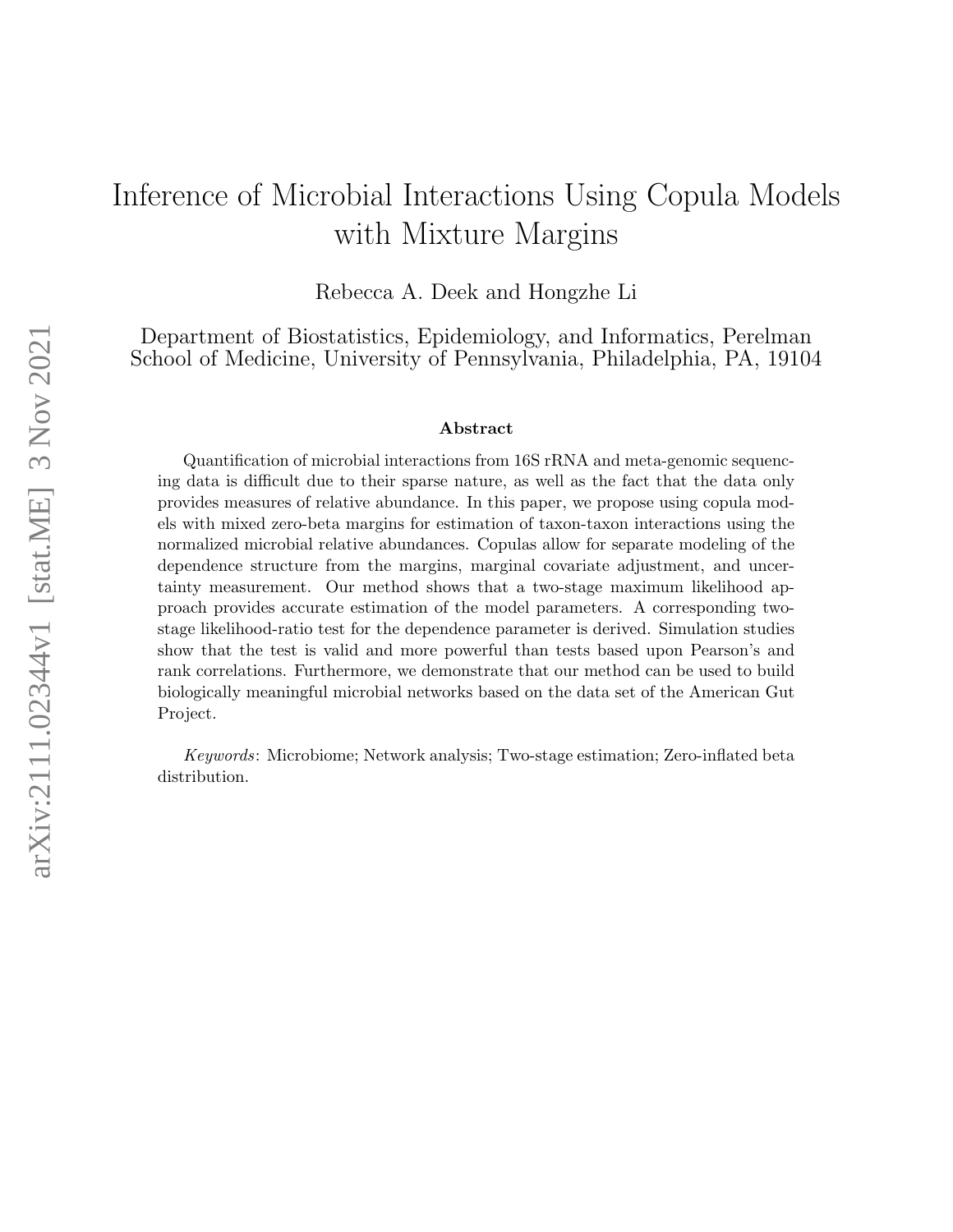## 1 Introduction

The past two decades have seen an increased scientific focus on understanding the structure, function, and dynamics of "-omics" data, whether it be the genome, transcriptome, proteome, or microbiome. Specifically, the microbiome, which refers to all the microbiota and their genes in a well-defined environment, has been of interest [\(Burge, 1988;](#page-15-0) [Lederberg and Mccray,](#page-17-0) [2001\)](#page-17-0). Advances in technology and declining costs in sequencing gave rise to large-scale studies such as the Human Microbiome Project (HMP) and American Gut Project (AGP), which characterize the microbiome of largely healthy individuals [\(Turnbaugh et al., 2007;](#page-18-0) [McDonald et al., 2018\)](#page-17-1). Meanwhile, the Earth Microbiome Project (EMP) aimed to describe the uncultured diversity of the planet [\(Gilbert et al., 2014\)](#page-16-0). Much of the early research focused on microbial diversity and taxonomic classification. More recently, the focus has shifted towards differential abundance analysis and understanding how the host environment (e.g. human-host health) is associated with the microbiome [\(McMurdie and Holmes, 2014;](#page-17-2) [Paulson et al., 2013;](#page-17-3) [Peng et al., 2015;](#page-17-4) [Scealy and Welsh, 2011;](#page-17-5) [White et al., 2009\)](#page-18-1). From such work, it is now known that the human microbiome is associated with complex diseases, such as obesity, inflammatory bowel disease, and rheumatoid arthritis [\(Greenblum et al.,](#page-16-1) [2012;](#page-16-1) [Scher and Abramson, 2011;](#page-17-6) [Taneja, 2014\)](#page-18-2). Whereas salinity, ecosystem type, and pH are important factors in determining soil microbial composition [\(Lozupone and Knight, 2007;](#page-17-7) [Fierer and Jackson, 2006;](#page-16-2) [Thompson et al., 2017\)](#page-18-3).

Despite these advances much remains unknown about inter-microbial interactions. What is known is the micro-organisms that compose a microbiome form complex and dynamic interactions not only with their host environment, but also with one another [\(Gerber, 2014;](#page-16-3) [Li, 2015\)](#page-17-8). Much of the lack of information on microbial interactions comes from the fact that most standard statistical techniques in correlation or network analysis cannot be directly applied to the data, as it is sparse and compositional. For example, the commonly used Pearson's correlation is known to give spurious results for data normalized using total sum scaling [\(Pearson, 1897\)](#page-17-9).

To accommodate these limitations, novel methods to identify interactions from microbial sequencing data have been proposed. CoNet is an ensemble approach that builds a composite co-occurrence score using Pearson and Spearman correlations, as well as similaritydissimilarity measures: Bray-Curtis and Kullback-Leibler divergence [\(Faust et al., 2012\)](#page-16-4). Non-parametric methods, such as Maximal Information Coefficient, are used to capture linear and non-linear relationships between microbes, while binary Markov random fields are used to build interaction networks based on conditional independence [\(Reshef et al., 2011;](#page-17-10) [Cai et al., 2019\)](#page-15-1). Additional methods have been developed for time series data to account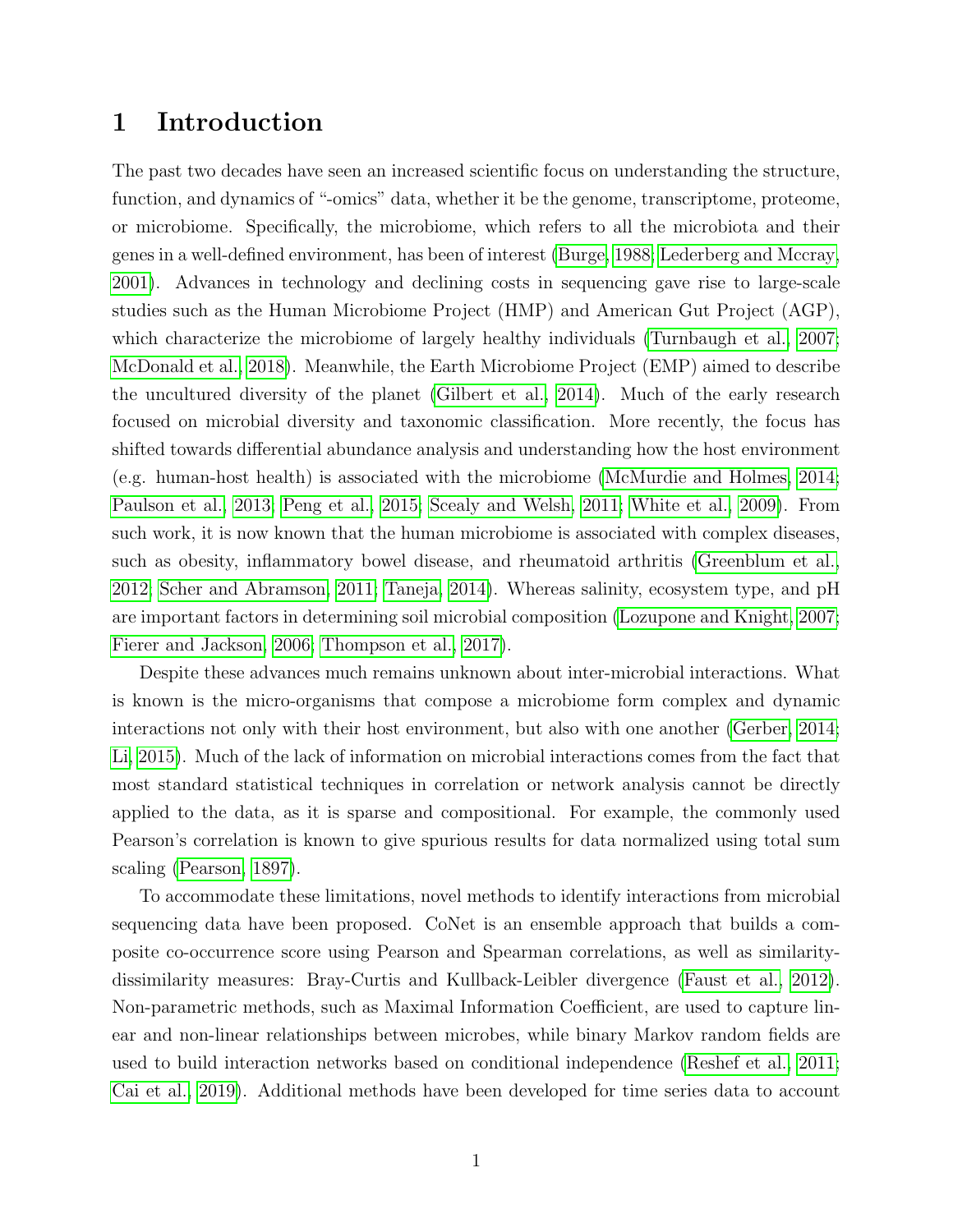for the temporal ordering of events. Lotka-Volterra models are often used to model predatorprey, or growth-decay, relationships [\(Fisher and Mehta, 2014;](#page-16-5) [Carr et al., 2019\)](#page-16-6). Granger causality and extended local similarity analysis can help elucidate the directedness of such relationships [\(Ai et al., 2019;](#page-15-2) [Xia et al., 2011\)](#page-18-4).

Two of the most commonly used methods, SparCC and SPIEC-EASI, build microbial networks via correlation and conditional independence metrics, respectively [\(Friedman and](#page-16-7) [Alm, 2012;](#page-16-7) [Kurtz et al., 2015\)](#page-16-8). SparCC uses the additive log-ratio transformation and assumes that the underlying correlation of the log-ratio unobserved counts, or log-basis, it aims to estimate is sparse [\(Friedman and Alm, 2012\)](#page-16-7). In contrast, SPIEC-EASI uses the centered log-ratio transformation and assumes that the network of interactions is generated from a Markov random field with a sparse inverse covariance, or precision, matrix [\(Kurtz](#page-16-8) [et al., 2015\)](#page-16-8). While the log-ratio transformations are common in compositional data analysis, they are not particularly well suited for data with excessive zeros, as is the case with microbial sequencing data [\(Aitchison, 1982\)](#page-15-3). The normality assumption of such data often does not hold and they require the use of pseudo-counts, thus forcing the assumption that the true absolute abundance for every taxa is non-zero in each sample. Furthermore, results from such transformations are difficult to interpret and are sensitive to the choice of reference group. Both SparCC and SPIEC-EASI require sparsity assumptions on the underlying dependency structure. While these assumptions may be reasonable, they are untestable. Finally, neither method provides uncertainty quantification for their estimates nor can they adjust for covariates that may influence the dependency between microbes.

As such, we propose a flexible model-based procedure to estimate the dependence between the normalized relative abundance of any two microbes. Copula models are particularly well suited for this problem as they allow for separate modeling of the univariate marginal distributions from the dependency structure. Furthermore, copulas allow for covariate adjustment in the margins and uncertainty quantification of their dependence estimate. We perform estimation on the relative abundance scale by modeling the data using a mixture of zero and beta-distribution. Such a mixture distribution has been shown to fit the microbiome relative abundance data well [\(Chen and Li, 2016;](#page-16-9) [Ho et al., 2019\)](#page-16-10). Although copula models have been widely applied to model the joint distributions with mixed margins, copula models with both marginal distributions being a mixture of discrete and continuous distributions have not been studied extensively and are the main focus of our paper.

The remainder of this article is as follows: in the following section we review the general copula-model framework and detail a copula model with mixed zero-beta margins for microbial sequencing data. We further describe how to perform two-stage maximum likelihood estimation of all model parameters, derive their asymptotic distribution and a hypothesis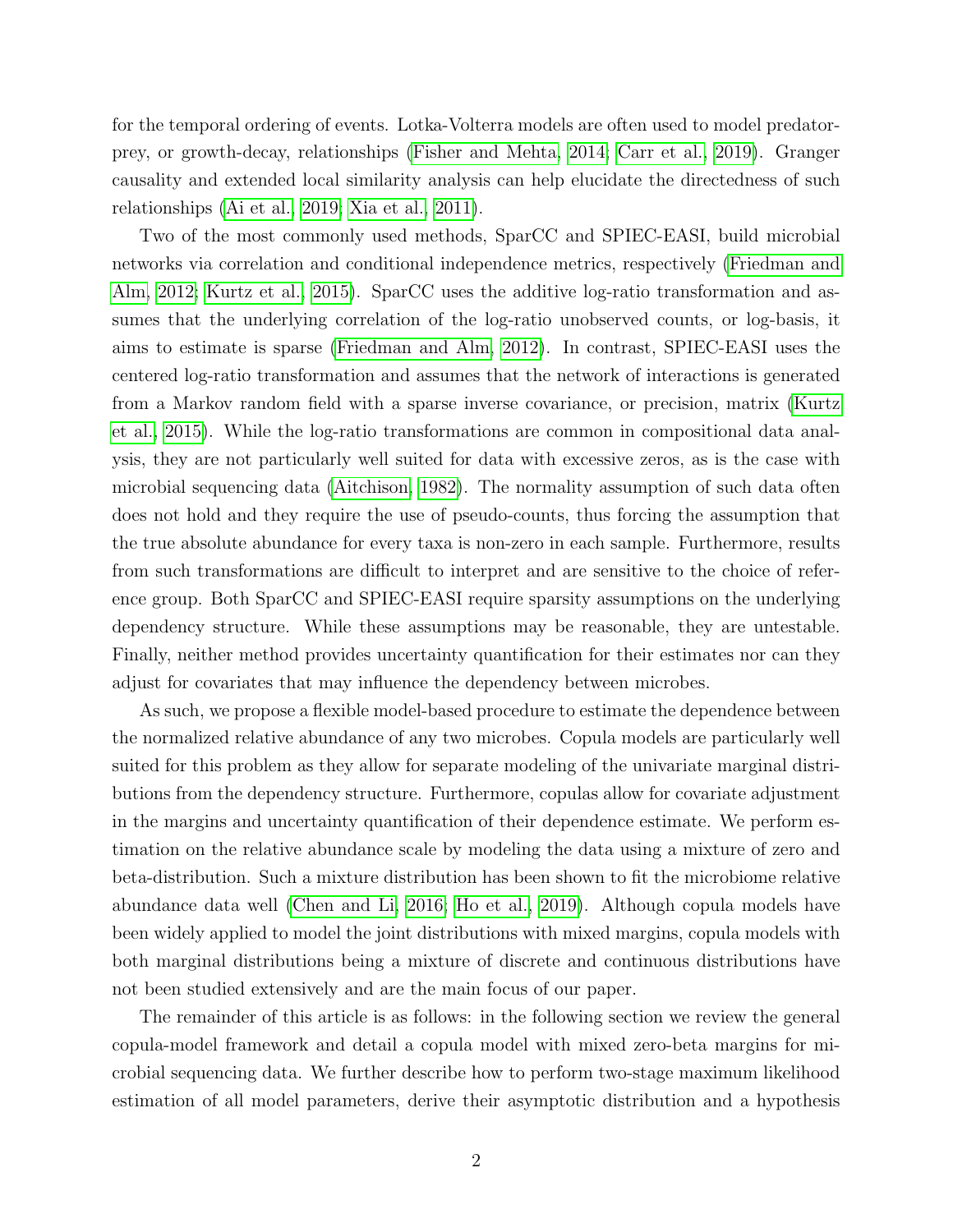test for the copula dependence parameter. We apply our method to both simulated and real data sets for comparison to Pearson's correlation, as well as rank-based Spearman's correlation and Kendall's tau. We further highlight where our method outperforms these methods.

### 2 Copula Models with Mixture Margin Distributions

#### 2.1 Zero-inflated beta marginal distribution and the copula model

Consider a single microbial sample which can be summarized by the normalized relative abundances of the *m*-microbes, denoted by  $(x_1, \ldots, x_m) \in [0, 1)^m$ . We assume that each  $x_j$ follows a zero-inflated beta distribution. Accordingly, the marginal density of any given  $x_i$ can be written as,

$$
f(x_j) = p_j I_j + (1 - p_j) f_{beta}(x_j; \mu_j, \phi_j) (1 - I_j),
$$
\n(2.1)

where we define  $p_j = \Pr(x_j = 0), I_j = I(x_j = 0)$ , and

$$
f_{beta}(x_j; \mu_j, \phi_j) = \frac{\Gamma(\phi_j)}{\Gamma(\mu_j \phi_j) \Gamma((1 - \mu_j) \phi_j)} x_j^{\mu_j \phi_j - 1} (1 - x_j)^{(1 - \mu_j) \phi_j - 1},
$$

the density function of a beta random variable indexed by mean parameter  $\mu_j$  and dispersion parameter  $\phi_j$ .

It is often of interest to understand the relationship between any pair of microbes, but calculating the joint distribution of a set of non-normal random variables can be tedious and contain many parameters. As such, we propose a copula-based approach. Mathematically, a copula is the joint distribution function of a set of uniform random variables,  $\mathbf{A} =$  $(A_i, \ldots, A_m)$ . Though, in practice, copulas can be used to describe the distribution function of any set of random variables, **X**, such that  $A_k = F_k(X_k)$ , where  $F_k$  is the marginal cumulative distribution function of the  $k^{th}$  variable,  $X_k$ . This is proven by Sklar's theorem, which states that any multivariate joint distribution can be described by two parts: (1) the copula function C and (2) the univariate marginal distribution functions  $F_k$  ( $k = 1, \ldots, m$ ) [\(Sklar,](#page-17-11) [1959\)](#page-17-11). Therefore, for any pair of microbes we can write the bivariate cumulative distribution of their normalized relative abundances as

$$
F(x_i, x_j; \boldsymbol{\gamma}_i, \boldsymbol{\gamma}_j, \theta_{ij}) = C(F_i(x_i; \boldsymbol{\gamma}_i), F_j(x_j; \boldsymbol{\gamma}_j); \theta_{ij}) = C(u, v; \theta_{ij}),
$$

where  $U = F_i(\cdot; \gamma_i)$  and  $V = F_j(\cdot; \gamma_j)$  are the univariate zero-inflated beta margins of  $X_i$  and  $X_j$ , respectively, with parameters  $\boldsymbol{\gamma} = (p,\mu,\phi)^\top$  and  $C(\cdot;\theta)$  is a family of copula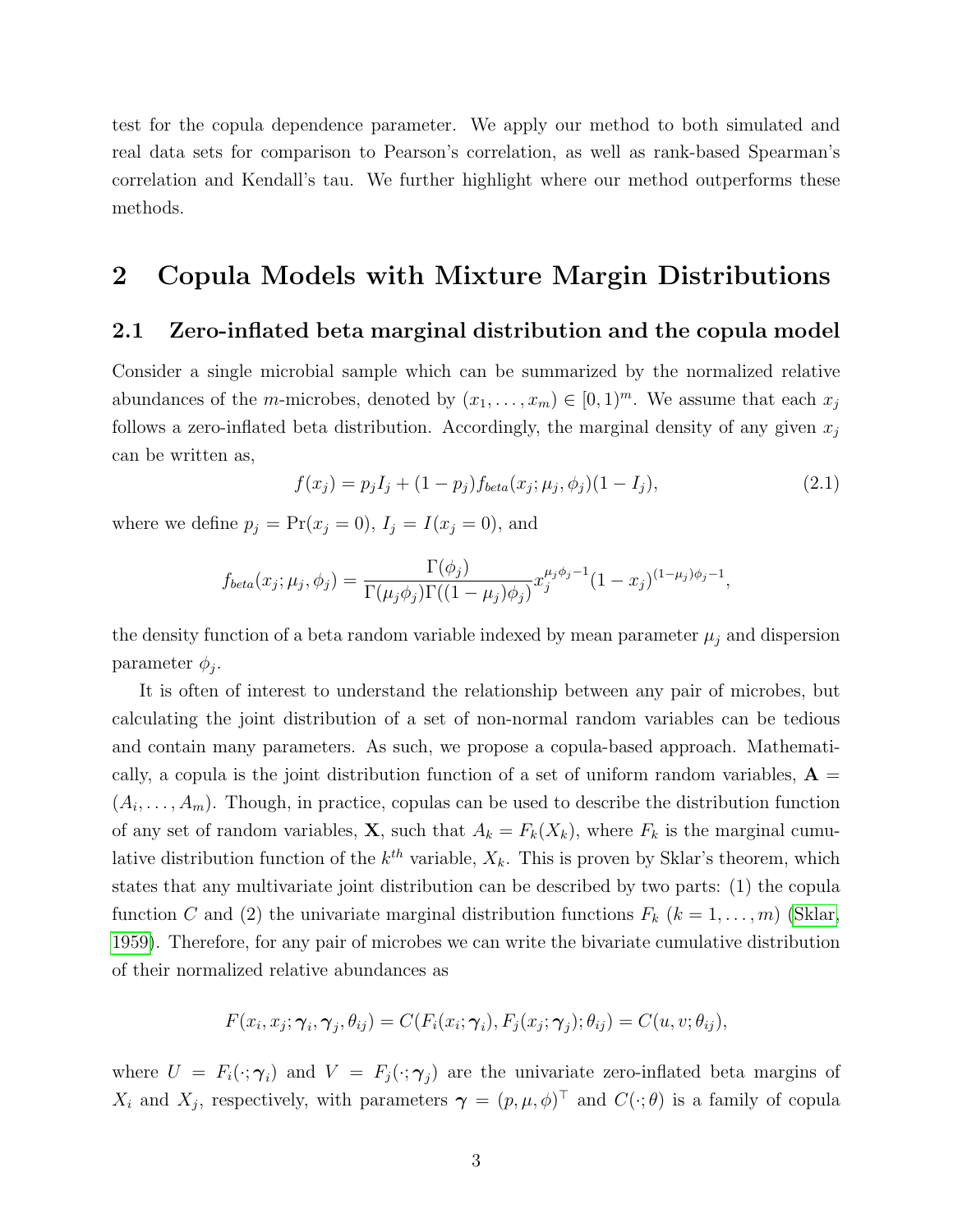functions with dependence parameter  $\theta$ . The copula function links, or ties, together the margins to form the joint distribution. An advantageous property of copulas is that they completely describe the dependency between the margins via their parameter  $\theta$ , thus allowing for separate modeling of the margins and dependence structures.

Moreover, we can specify a set of demographic and clinical variables that affect each microbe's presence-absence probability, mean abundance, and dispersion using a set of generalized linear models. It is for this reason that we used the alternate parameterization of the beta distribution. We assume that parameters of each margin,  $p_k$ ,  $\mu_k$ , and  $\phi_k$ ,  $k = i, j$ can be specified according to a general class of zero-inflated beta regression models as follows [\(Ospina and Ferrari, 2012\)](#page-17-12):

$$
h_1(p_k) = f_1(\mathbf{Q}_k, \boldsymbol{\rho}_k), h_2(\mu_k) = f_2(\mathbf{W}_k, \boldsymbol{\delta}_k), \text{and } h_3(\phi_k) = f_3(\mathbf{Z}_k, \boldsymbol{\kappa}_k).
$$

We define  $\mathbf{Q}_k$ ,  $\mathbf{W}_k$ , and  $\mathbf{Z}_k$  as the matrix of covariates of interest for the presence-absence probability, mean abundance, and dispersion of the  $k^{th}$  margin, respectively;  $\rho_k$ ,  $\delta_k$ , and  $\kappa_k$ as their corresponding vector of regression parameters; and  $f_1$ ,  $f_2$  and  $f_3$  as some functions of the covariates and regression parameters. As with all GLMs,  $h_1, h_2 : (0,1) \to \mathbb{R}$  and  $h_3 : (0, \infty) \to \mathbb{R}$  are strictly monotonic, twice differentiable link functions. Common choices of link function for  $h_1$  and  $h_2$  are the logit, probit, and log-log. Likewise, the log and square-root link functions are common choices for  $h_3$ .

# 2.2 Joint density function of bivariate copula model with two mixture marginals

For absolutely continuous margins, the copula distribution function is unique. The joint density function of  $X_i$  and  $X_j$  can be found by taking mixed partial derivatives of the copula function with respect to U and V, resulting in  $f(x_i, x_j) = c(u, v; \theta_{ij}) f_i(x_i) f_j(x_j)$  where c is the copula density of C and  $f_i, f_j$  are the marginal densities of  $x_i$  and  $x_j$ , respectively. For discrete or mixture marginals, C is not unique and the calculation of the joint density function is not as straightforward.

[Gunawan et al. \(2020\)](#page-16-11) outline a method for defining the joint density when the margins may belong to any of the three following categories: absolutely continuous, discrete, and mixtures of absolutely continuous and discrete random variables. As such, we can use this general framework to explicitly define the joint density of two zero-inflated beta random variables and the same notation for consistency. Let  $\mathcal{M} = \{i, j\}$  be the index set,  $\mathcal{C}(\bm{x})$ contain the indices of  $x = \{x_i, x_j\}$  with continuous F at x, and  $\mathcal{D}(x) = \mathcal{M} - \mathcal{C}(x)$  to be the set of indices of x for which F has a jump point at x. Therefore,  $\mathcal D$  is the null set if and only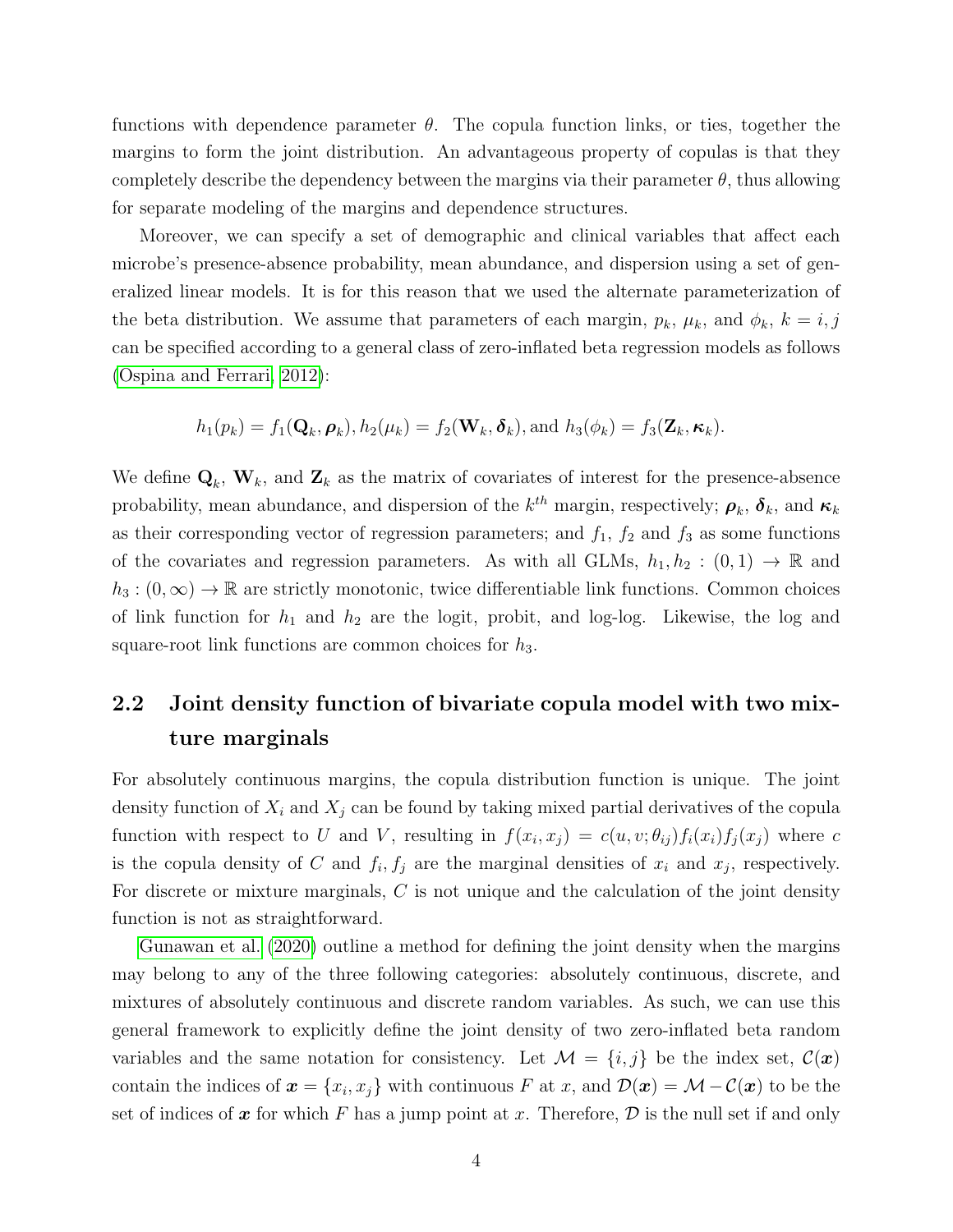if  $x_i > 0$  and  $x_j > 0$ . Using these two sets [Gunawan et al. \(2020\)](#page-16-11) defines the joint density of  $x_i$  and  $x_j$  as:

$$
f(x_i, x_j) = c_{\mathcal{C}(\mathbf{x})}(\mathbf{b}_{\mathcal{C}(\mathbf{x})}) \prod_{k \in \mathcal{C}(\mathbf{x})} f_k(x_k) \bigtriangleup_{\mathbf{a}_{\mathcal{D}(\mathbf{x})}}^{\mathbf{b}_{\mathcal{D}(\mathbf{x})}} C_{\mathcal{D}(\mathbf{x})|\mathcal{C}(\mathbf{x})}(\cdot | \mathbf{b}_{\mathcal{C}(\mathbf{x})})
$$
(2.2)

Where  $\boldsymbol{a} = (F_i(x_i))$  $\binom{-}{i}, F_j(x_j^-)$  $\binom{-}{j}$ ) is a vector of cumulative distribution probabilities just before  $x_i$  and  $x_j$  and  $\boldsymbol{b} = (F_i(x_i), F_j(x_j))$ . Note that when  $x_k > 0$ ,  $F_k(x_k^-)$  $\binom{-}{k} = F_k(x_k)$ . Moreover,  $C_{\mathcal{D}(x)|\mathcal{C}(x)}$  is the copula conditional distribution function of the point-masses at zero conditional on the continuous beta part and  $\triangle_{a}^{b} g(\cdot) = \triangle_{a_i}^{b_i} \triangle_{a_j}^{b_j} g(\cdot) = g(b_i, b_j) - g(b_i, a_j) - g(a_i, b_j) +$  $g(a_i, a_j)$ . For the bivariate case this implies there are four possible scenarios:

**S1**:  $x_i \neq 0, x_j \neq 0, \implies \mathcal{C} = \{i, j\}, \mathcal{D} = \emptyset$ 

$$
f(x_i, x_j) = c(F_i(x_i), F_j(x_j))f_i(x_i)f_j(x_j)
$$

**S2**:  $x_i = 0, x_j \neq 0, \implies \mathcal{C} = \{j\}, \mathcal{D} = \{i\}$ 

$$
f(x_i, x_j) = f_j(x_j) \triangle_{F_i(x_i^-)}^{F_i(x_i)} C_{i|j}(\cdot | F_j(x_j))
$$
  
=  $f_j(x_j) \{ C_{i|j}(F_i(x_i) | F_j(x_j)) - C_{i|j}(F_i(x_i^-) | F_j(x_j)) \}$   
=  $f_j(x_j) \{ C_{i|j}(p_i | F_j(x_j)) - C_{i|j}(0 | F_j(x_j)) \} = f_j(x_j) C_{i|j}(p_i | F_j(x_j))$ 

**S3**:  $x_i \neq 0, x_j = 0, \implies \mathcal{C} = \{i\}, \mathcal{D} = \{j\}$ 

$$
f(x_i, x_j) = f_i(x_i) \triangle_{F_j(x_j^-)}^{F_j(x_j)} C_{j|i}(\cdot | F_i(x_i))
$$
  
=  $f_i(x_i) \{ C_{j|i} (F_j(x_j) | F_i(x_i)) - C_{j|i} (F_j(x_j^-) | F_i(x_i)) \}$   
=  $f_i(x_i) \{ C_{j|i} (p_j | F_i(x_i)) - C_{j|i} (0 | F_i(x_i)) \} = f_i(x_i) C_{j|i} (p_j | F_i(x_i))$ 

**S4**:  $x_i = 0, x_j = 0, \implies \mathcal{C} = \emptyset, \mathcal{D} = \{i, j\}$ 

$$
f(x_i, x_j) = \Delta_{F_i(x_i)}^{F_i(x_i)} \Delta_{F_j(x_j)}^{F_j(x_j)} C(\cdot)
$$
  
\n
$$
= \Delta_{F_i(x_i)}^{F_i(x_i)} C(\cdot, F_j(x_j)) - C(\cdot, F_j(x_j))
$$
  
\n
$$
= C(F_i(x_i), F_j(x_j)) - C(F_i(x_i), F_j(x_j)) - C(F_i(x_i), F_j(x_j)) + C(F_i(x_i), F_j(x_j))
$$
  
\n
$$
= C(p_i, p_j) - C(p_i, 0) - C(0, p_j) + C(0, 0) = C(p_i, p_j)
$$

The above joint distribution of  $x_i$  and  $x_j$  holds for any choice of copula function C. Although, in this paper, we chose to focus on only the Frank copula, whose properties are well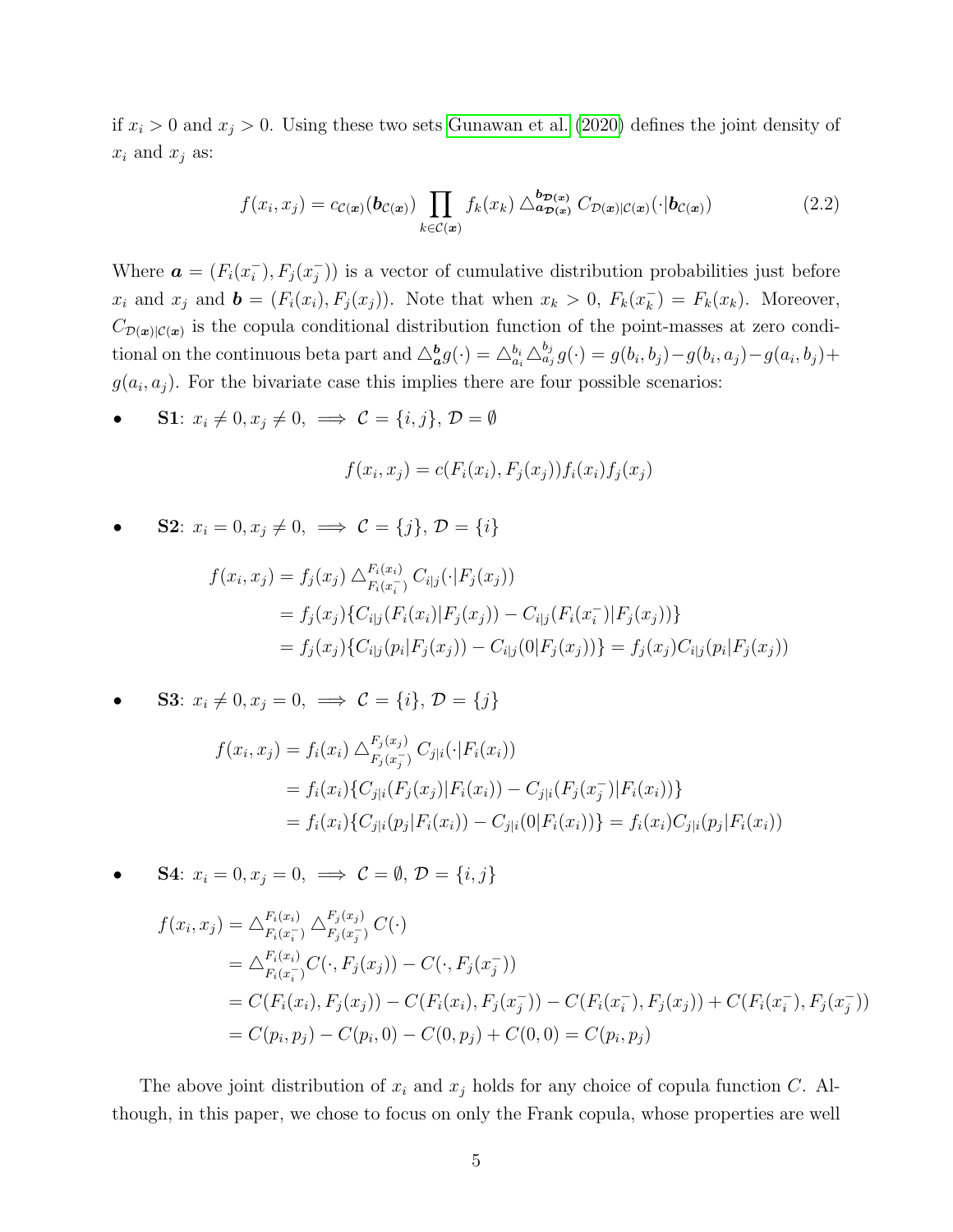suited for microbial interactions. In particular, the Frank copula can model the maximal range of dependence, meaning  $\theta \in \{-\infty, \infty\} \setminus 0$ , with  $-\infty$  and  $\infty$  corresponding to the Fréchet lower and upper bounds, respectively. This is particularly advantageous since other Archimedean copulas, such as the Gumbel and Joe copulas, do not permit negative dependence structures, which are likely to be seen in microbial interactions. Also, the magnitude of dependence is symmetric for positive and negative dependencies, including in the tails of the distribution. We use  $C_{Fr}(u, v)$ ,  $C_{v|u, Fr}(u, v)$  and  $c_{Fr}(u, v)$  to denote the Frank copula distribution function, conditional distribution function, and joint density, respectively, where

$$
C_{Fr}(u,v) = -\theta \log \left\{ \frac{1 + (e^{-\theta u} - 1)(e^{-\theta v} - 1)}{e^{-\theta} - 1} \right\},\tag{2.3}
$$

and  $C_{v|u,Fr}(u, v)$  and  $c_{Fr}(u, v)$  can be derived. Henceforth we assume all copulas are referring to the Frank copula.

Now that we have defined the bivariate density of  $x_i$  and  $x_j$  we can define the likelihood function and use a maximum likelihood estimation procedure for model parameters,  $p_i, \mu_i, \phi_i, p_j, \mu_j, \phi_j$ , and  $\theta_{ij}$ . Using the typical full maximum likelihood estimation requires a seven-dimensional optimization procedure in the simplest case of no covariate adjustment. The numerical optimization of one function with many parameters is more difficult and computationally intensive than the numerical optimization of several functions with fewer parameters. As such, we use a two-stage, or inference-for-margins, procedure that breaks the parameter estimation into several smaller estimation problems [\(Shih and Louis, 1995;](#page-17-13) [Joe and Xu, 1996\)](#page-16-12).

# 3 A Two-Stage Estimation Method and Statistical Inference

#### 3.1 A two-stage estimation method

For a sample of size n, with observed random vectors  $\mathbf{X}_1, \ldots, \mathbf{X}_n \in \mathbb{R}^2$  that represent the relative abundances of a pair of bacteria  $(i, j)$ , we consider the univariate log-likelihood functions of the zero-inflated beta margins:

$$
\ell_k(\boldsymbol{\gamma}_k) = \sum_{l=1}^n \log f_k(x_{lk}; \boldsymbol{\gamma}_k), \quad k \in \{i, j\}
$$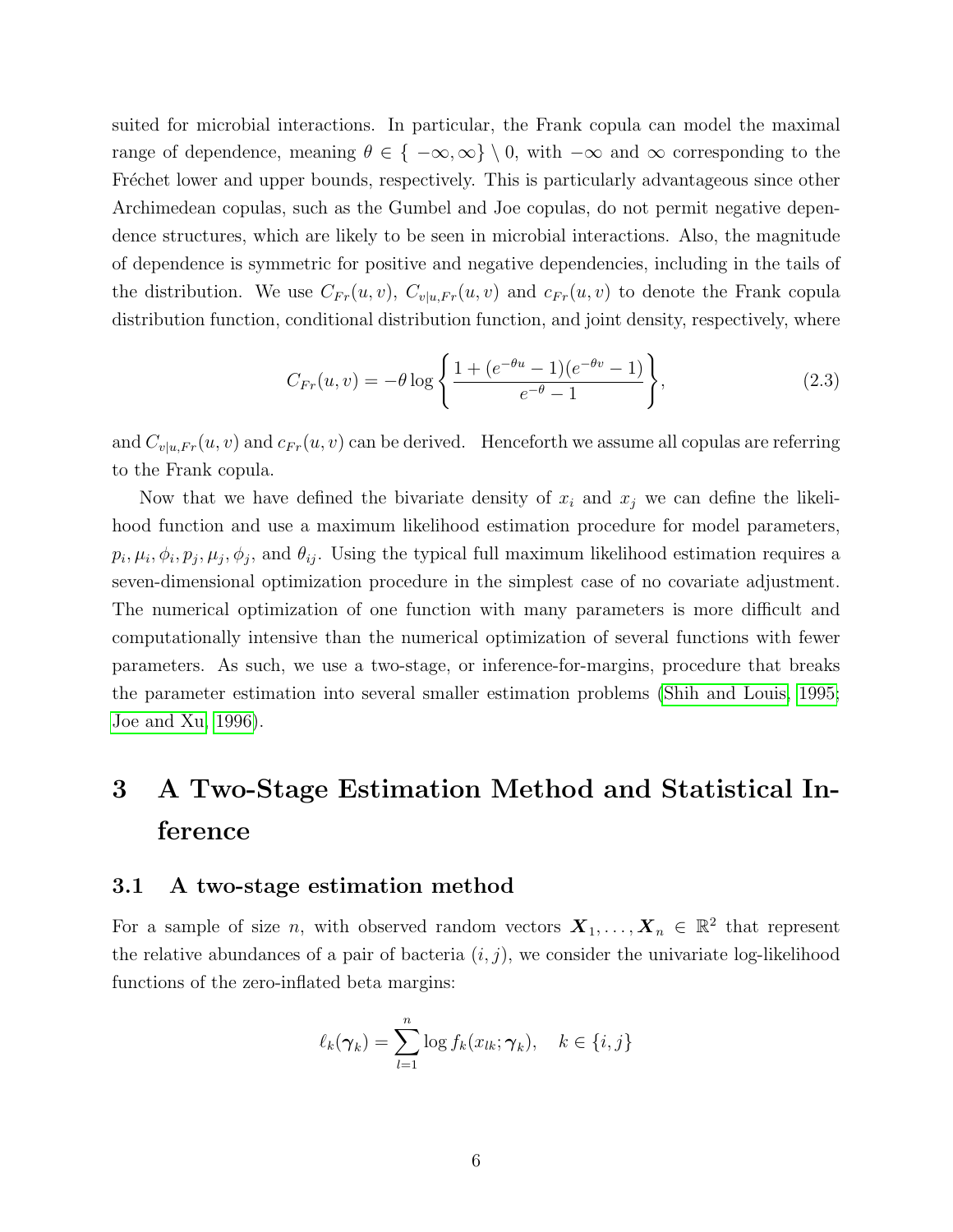and the log-likelihood function for the joint distribution,

$$
\ell(\theta, \boldsymbol{\gamma}_i, \boldsymbol{\gamma}_j) = \sum_{l=1}^n \log f(\mathbf{X}_l; \boldsymbol{\gamma}_i, \boldsymbol{\gamma}_j, \theta).
$$

Note that we have here, and henceforth will, suppress the subscript on  $\theta$ , implying that we are referring to a given  $(i, j)$  pair of microbes, unless otherwise noted. The two-stage estimation procedure [\(Shih and Louis, 1995;](#page-17-13) [Joe and Xu, 1996\)](#page-16-12) can be summarized as follows:

- 1. Assuming independence, the log-likelihoods,  $\ell_i$  and  $\ell_j$ , of the two univariate margins are separately maximized to get estimates of their parameters  $\tilde{\gamma}_j$  and  $\tilde{\gamma}_j$ , respectively.
- 2. The function  $\ell(\theta, \tilde{\boldsymbol{\gamma}}_i, \tilde{\boldsymbol{\gamma}}_j)$  is maximized over  $\theta$  to get  $\tilde{\theta}$ .

Hereafter, we denote  $\bm{\eta} = (\bm{\gamma}_i, \bm{\gamma}_j, \theta)$  as the vector of all parameters,  $\bm{\tilde{\eta}} = (\bm{\tilde{\gamma}}_i, \bm{\tilde{\gamma}}_j, \tilde{\theta})$  as the vector of two-stage estimators, and  $\hat{\eta} = (\hat{\gamma}_i, \hat{\gamma}_j, \hat{\theta})$  as the MLEs that simultaneously maximize the full log-likelihood function  $\ell(\theta, \gamma_i, \gamma_j)$ .

We begin with the two-stage MLEs of the  $k^{th}$  zero-inflated beta margin with log-likelihood  $\ell_k$  equal to:

$$
\ell_k(\gamma_k) = \log \left\{ \prod_{l=1}^n p_k^{I_{lk}} \left\{ (1 - p_k) \frac{\Gamma(\phi_k)}{\Gamma(\mu_k \phi_k) \Gamma((1 - \mu_k) \phi_k)} x_k^{\mu_k \phi_k - 1} (1 - x_k)^{(1 - \mu_k) \phi_k - 1} \right\}^{1 - I_{lk}} \right\}
$$
  
=  $z_k \log(p_k) + (n - z_k) \log(1 - p_k) + (n - z_k) \log \Gamma(\phi_k) - (n - z_k) \log \Gamma(\mu_k \phi_k)$   
 $- (n - z_k) \log \Gamma((1 - \mu_k) \phi_k) + (\mu_k \phi_k - 1) \sum_{l=1}^n \log(x_{lk}) + ((1 - \mu_k) \phi_k - 1) \sum_{l=1}^n \log(1 - x_{lk})$  (3.1)

Where  $z_k = \sum_{l=1}^n I_{lk} = \sum_{l=1}^n I(x_{lk} = 0)$  is the number of observations with  $x_k = 0$  and  $\Gamma(W +$  $1) = W!$  is the gamma function. We use the Newton-Raphson algorithm to numerically find the MLEs of  $\rho_k, \delta_k$ , and  $\kappa_k$ .

Now that the marginal two-stage MLEs,  $\tilde{\boldsymbol{\gamma}}_k$ , have been defined they can be plugged into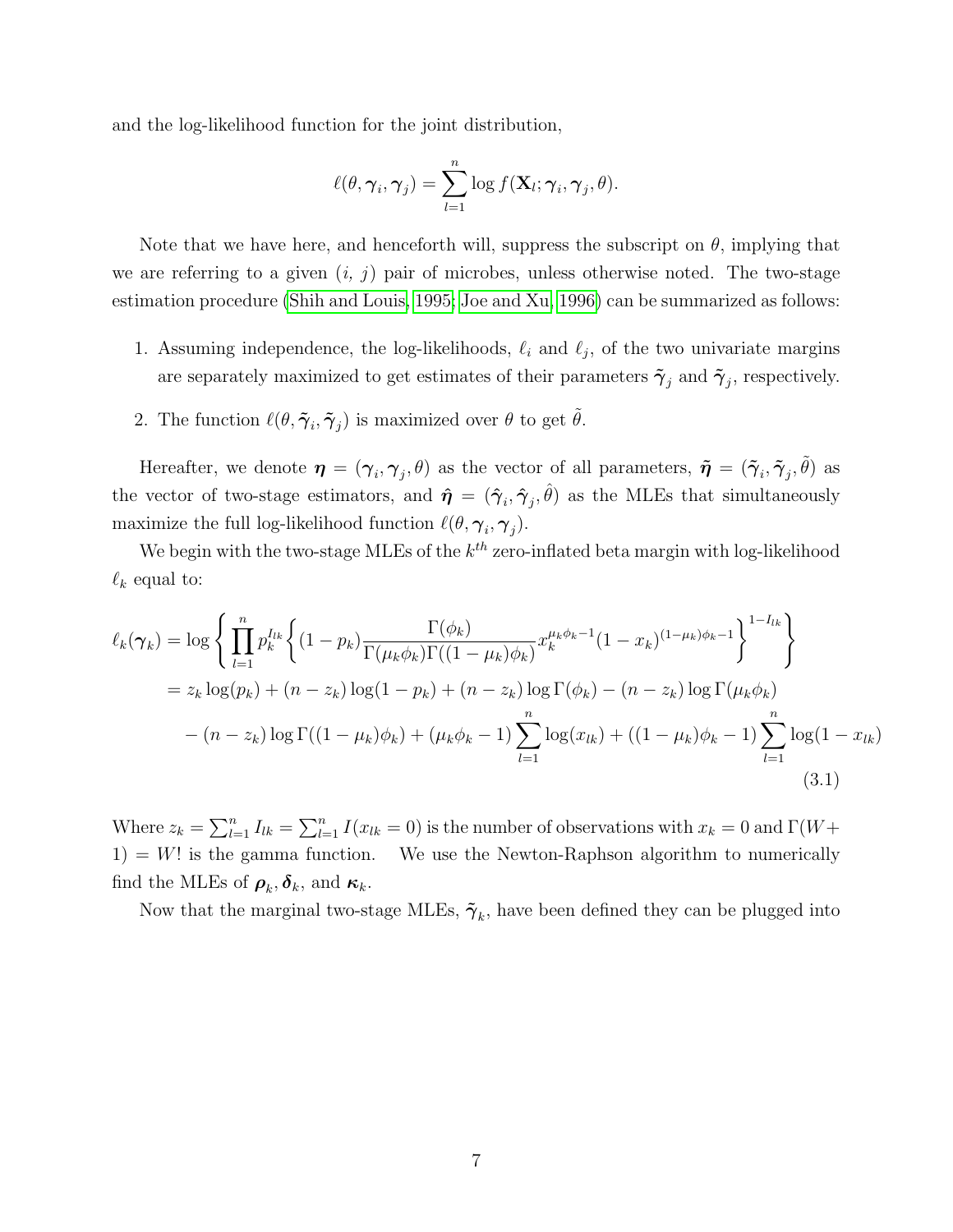the full likelihood  $\ell(\theta, \gamma_i, \gamma_j)$  to give:

$$
\ell(\theta, \tilde{\gamma}_i, \tilde{\gamma}_j) \propto \sum_{l \in S1} \log\{-\theta(e^{-\theta} - 1)\} + \sum_{l \in S1} \log\{e^{-\theta(\tilde{u}_l + \tilde{v}_l)}\}\n- \sum_{l \in S1} 2 \log\{(e^{-\theta \tilde{u}_l} - 1)(e^{-\theta \tilde{v}_l} - 1) + (e^{-\theta} - 1)\}\n+ \sum_{l \in S2} \log\left\{\frac{e^{-\theta \tilde{p}_i} - 1}{(e^{-\theta \tilde{p}_i} - 1)(e^{-\theta \tilde{v}_l} - 1) + (e^{-\theta} - 1)}\right\} + \sum_{l \in S2} \log\{e^{-\theta \tilde{v}_l}\}\n+ \sum_{l \in S3} \log\left\{\frac{e^{-\theta \tilde{p}_j} - 1}{(e^{-\theta \tilde{u}_l} - 1)(e^{-\theta \tilde{p}_j} - 1) + (e^{-\theta} - 1)}\right\} + \sum_{l \in S3} \log\{e^{-\theta \tilde{u}_l}\}\n+ \sum_{l \in S4} \log\left\{-\theta \log\left\{1 + \frac{(e^{-\theta \tilde{p}_i} - 1)(e^{-\theta \tilde{p}_j} - 1)}{e^{-\theta} - 1}\right\}\right\}
$$
\n(3.2)

The log-likelihood can be split into four parts, each corresponding to the contribution of observations from one of the four scenarios given previously. The notation  $\sum_{l\in S_1}$  implies summation over all the observations that fall into the first scenario,  $x_i \neq 0$  and  $x_j \neq 0$ , likewise for other summations. Moreover,  $\tilde{u}_l = F_i(x_{li}; \tilde{\boldsymbol{\gamma}}_i)$  is the cumulative distribution function of microbe i evaluated at  $x_{li}$  with the two-stage MLEs plugged in for the marginal parameters. The same holds for  $\tilde{v}_l$  and microbe j. The two-stage MLE of  $\theta$  is found numerically using Brent's method [\(Brent, 2013\)](#page-15-4).

### 3.2 Asymptotic normality

[Joe \(2005\)](#page-16-13) obtained the asymptotic covariance matrix for the two-stage estimator  $\tilde{\eta}$  using the theory of inference functions. Specifically, by defining the inference functions

$$
\boldsymbol{g} = (g_i, g_j, g_\theta)^\top,\tag{3.3}
$$

where

$$
g_k = \frac{\partial \log f_k(\cdot; \gamma_k)}{\partial \gamma_k}, \quad \text{for } k \in \{i, j\}
$$
 (3.4)

and  $g_{\theta} = \partial \log f(\cdot; \eta) / \partial \theta$ , it is shown that

$$
\sqrt{n}(\tilde{\boldsymbol{\eta}} - \boldsymbol{\eta}) \xrightarrow{D} MVN(0, \mathbf{V}), \quad \text{as } n \to \infty,
$$
\n(3.5)

where  $\boldsymbol{V}= (-\boldsymbol{D}_g^{-1}) \boldsymbol{M}_g (-\boldsymbol{D}_g^{-1})^\top, \, \boldsymbol{M}_g = \text{Cov}(\boldsymbol{g}(Y \vert \boldsymbol{\eta})) = \mathbb{E}[\boldsymbol{g}\boldsymbol{g}^\top], \, \text{and} \, \boldsymbol{D}_g = \mathbb{E}[\partial \boldsymbol{g}(Y, \boldsymbol{\eta})/\partial \boldsymbol{\eta}^\top].$ 

Now let  $\mathcal{J} = \text{Cov}(\bm{g}_i, \bm{g}_j) = \mathbb{E}[\bm{g}_i \bm{g}_j^\top], \mathcal{I} = -\mathbb{E}[\partial^2 \log f/\partial \bm{\gamma}_i \partial \bm{\gamma}_j^\top] \text{ and } \mathcal{I}_{k\theta} = -\mathbb{E}[\partial^2 \log f/\partial \bm{\gamma}_k \partial \theta]$ for  $k = i, j$ . Then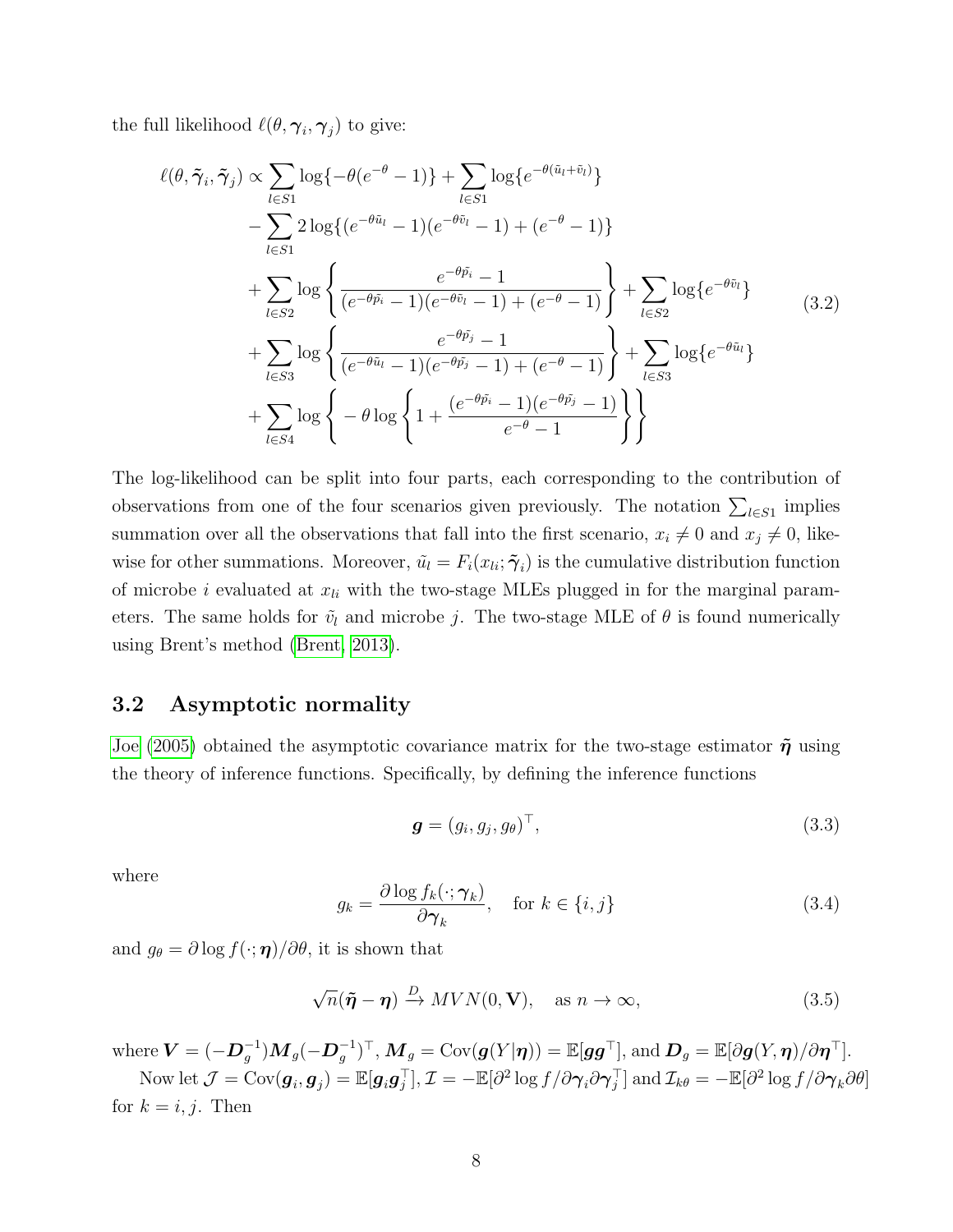$$
-D_g = \begin{bmatrix} \mathcal{J}_{ii} & 0 & 0 \\ 0 & \mathcal{J}_{jj} & 0 \\ \mathcal{I}_{\theta i} & \mathcal{I}_{\theta j} & \mathcal{I}_{\theta \theta} \end{bmatrix}, \quad -D_g^{-1} = \begin{bmatrix} \mathcal{J}_{ii}^{-1} & 0 & 0 \\ 0 & \mathcal{J}_{jj}^{-1} & 0 \\ a_i & a_j & \mathcal{I}_{\theta \theta} \end{bmatrix}, \quad M_g = \begin{bmatrix} \mathcal{J}_{ii} & \mathcal{J}_{ij} & 0 \\ \mathcal{J}_{ji} & \mathcal{J}_{jj} & 0 \\ 0 & 0 & \mathcal{I}_{\theta \theta} \end{bmatrix}. \tag{3.6}
$$

where  $a_k = -\mathcal{I}_{\theta\theta}^{-1}\mathcal{I}_{\theta k}\mathcal{J}_{kk}^{-1}$  for  $k = i, j$ .

### 3.3 A re-scaled likelihood ratio test

In general, we are interested in determining if any two microbes  $i$  and  $j$  have a dependence structure such that  $\theta = \Theta_0$  for some pre-specified  $\Theta_0$ . We propose a re-scaled likelihood ratio test to do so. Consider the general hypothesis testing problem:

$$
H_0: \theta \in \Theta_0
$$
, vs.  $H_1: \theta \in \Theta_1$ 

Suppose  $\ell = (\ell_i, \ell_j, \ell_\theta)^\top$  where  $\ell_k = \log f_k(\cdot; \boldsymbol{\gamma}_k)$  for  $k = i, j$ , and  $\ell_\theta = \log f(\cdot; \boldsymbol{\eta})$ . Define the two-stage likelihood ratio test statistic as:

$$
\Lambda' = -2\omega[\ell(\theta_0, \tilde{\boldsymbol{\gamma}}_i, \tilde{\boldsymbol{\gamma}}_j) - \ell(\tilde{\theta}, \tilde{\boldsymbol{\gamma}}_i, \tilde{\boldsymbol{\gamma}}_j)],\tag{3.7}
$$

where

$$
\omega=\bigg(1+\mathcal{I}_{\theta\theta}^{-1}(\mathcal{I}_{\theta 1}\mathcal{J}_{11}^{-1}\mathcal{I}_{1\theta}+\mathcal{I}_{\theta 2}\mathcal{J}_{22}^{-1}\mathcal{I}_{2\theta}+\mathcal{I}_{\theta 1}\mathcal{J}_{11}^{-1}\mathcal{J}_{12}\mathcal{J}_{22}^{-1}\mathcal{I}_{2\theta}+\mathcal{I}_{\theta 2}\mathcal{J}_{22}^{-1}\mathcal{J}_{21}\mathcal{J}_{11}^{-1}\mathcal{I}_{1\theta})\bigg)^{-1}.
$$

**Theorem 1.** Under standard regularity conditions, we have  $\Lambda' \stackrel{D}{\to} \chi_1^2$ .

It can be shown that the above two-stage likelihood ratio test is equivalent to the pseudolikelihood ratio test [\(Liang and Self, 1996\)](#page-17-14).

Most often, the hypothesis we are interesting in testing is  $\Theta_0 = \theta_I$  where  $\theta_I$  is the value of the dependence parameter that corresponds to the independence copula. For the Frank copula this is equivalent setting  $\theta_I = 0$ . Under independence, it can be shown that  $\mathcal{I}_{1\theta} = \mathcal{I}_{2\theta} = 0$ , implying that  $\tilde{\theta}$  is asymptotically efficient and the two-stage likelihood ratio statistic reduces to the regular LRT statistic [\(Shih and Louis, 1995;](#page-17-13) [Genest et al., 1995\)](#page-16-14).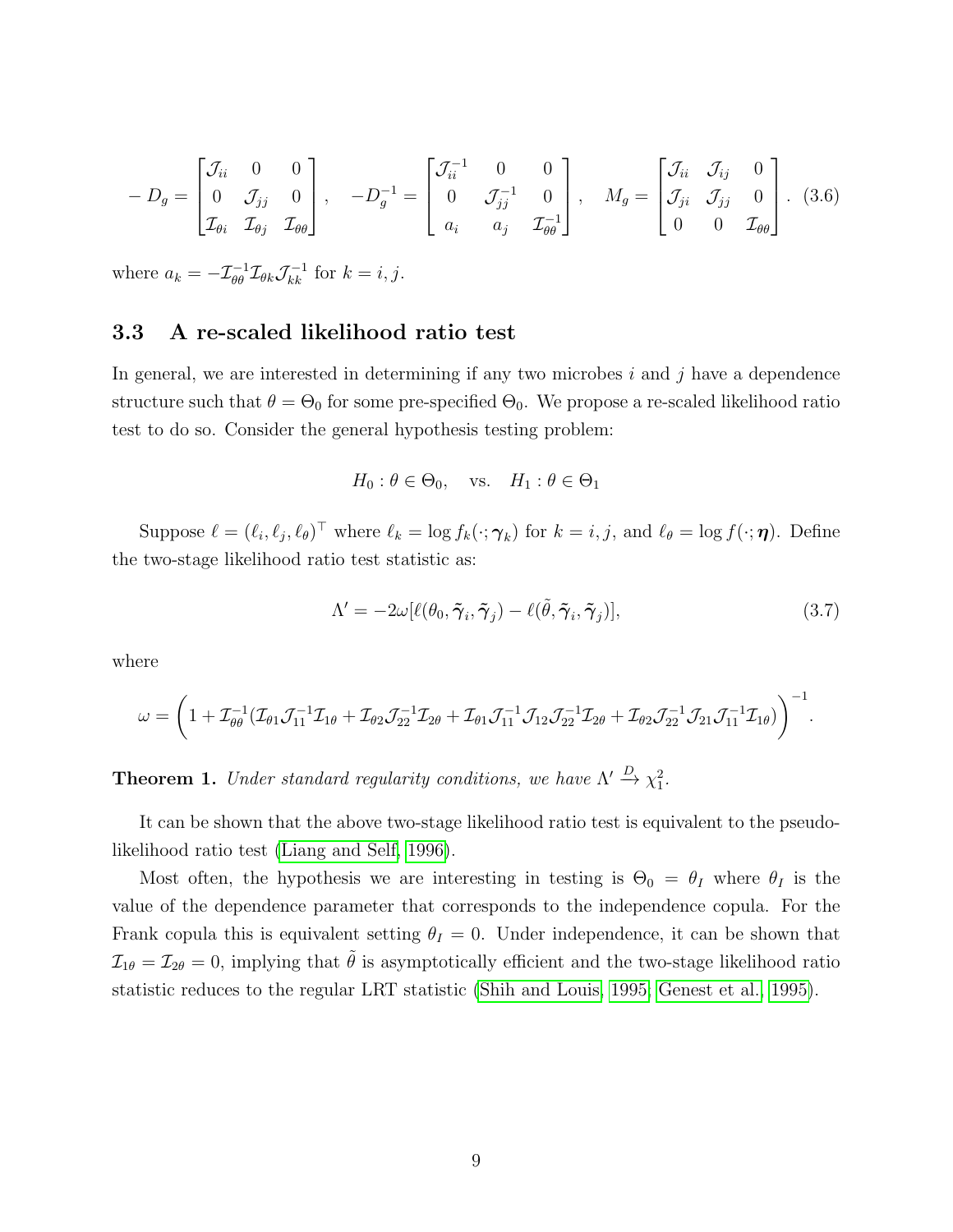# 4 Simulation Studies

Simulation studies were used to assess the bias and variance of the two-stage estimation procedure, as well as the Type I error and power of the two-stage likelihood ratio test. The data was simulated using the Rosenblatt transformation, a variant of the probability integral transformation. Let U and V be defined as earlier and define a new random variable  $W$  such that,

$$
W = C_{v|u}(u, v) := \frac{\partial C(u, v)}{\partial u} = Pr(V = v|U = u).
$$

By the Rosenblatt transformation, U and W are independent uniform random variables and we can define the following simulation algorithm for any two microbes:

- 1. Simulate  $U \sim$  Uniform(0,1) and  $W \sim$  Uniform(0,1)
- 2. Solve for  $v$  using:

$$
w = C_{v|u}(u, v) = \frac{e^{-\theta u} (e^{-\theta v} - 1)}{(e^{-\theta} - 1) + (e^{-\theta u} - 1)(e^{-\theta v} - 1)} \Leftrightarrow v = -\frac{1}{\theta} \log \left\{ 1 + \frac{w(e^{-\theta} - 1)}{w + e^{-\theta u} (1 - w)} \right\}
$$

3. Solve for  $x_i$  using the definition of  $U$ :

$$
u = F_i(x_i) \Leftrightarrow x_i = F_i^{-1}(u) = \begin{cases} 0 & \text{if } u \le p_i \\ F_{beta}^{-1}(\frac{u - p_i}{1 - p_i}) & \text{if } u > p_i \end{cases}
$$
  
Likewise, the procedure for  $x_j$  and  $V$  is the same.

The process above is repeated for a sample size of  $n$ . In the event that the simulation scheme above results in less than three non-zero relative abundances for either microbial taxa the procedure is repeated. This is because at least three non-zero observations are needed to be able to estimate the three taxa-specific marginal parameters. Additionally, for any simulated data set, if the two taxa are mutually exclusive, meaning no pair of observations have non-zero relative abundance for both taxa, or if only one pair of observations has nonzero relative abundance for both taxa, the procedure is repeated. This was done because such scenarios lead to dependence parameters hitting the lower boundary of estimation and/or cause unstable variance estimates.

Simulations are performed under a variety of marginal parameter settings to understand the robustness of the estimation procedure. The dependence parameter  $\theta$  was selected from  $\{-2.5, -1, 0, 0.5, 1.5, 3\}$ . Under the marginal settings of no covariate adjustment the zero-inflation probabilities,  $(p_i, p_j)$ , were selected from  $\{(0.10, 0.25), (0.40, 0.50), (0.60,$ 0.75), (0.20, 0.75)} and the parameters of the beta portion of the marginal distributions,  $(\mu_k, \phi_k), k = i, j$ , were selected from  $\left\{ \left(\frac{2}{7}, 7\right), \left(\frac{5}{7}\right)\right\}$  $(\frac{5}{7}, 7), (\frac{1}{2})$  $(\frac{1}{2}, 4), (\frac{1}{3})$  $(\frac{1}{3}, 9), (\frac{2}{3})$  $(\frac{2}{3}, 9), (\frac{1}{2})$  $\frac{1}{2}, 6$  }.

We also performed simulation with a single continuous covariate affecting the presenceabsence probability of each microbe. Under this setting we assumed that both  $Q_{i1}$  and  $Q_{j1}$  are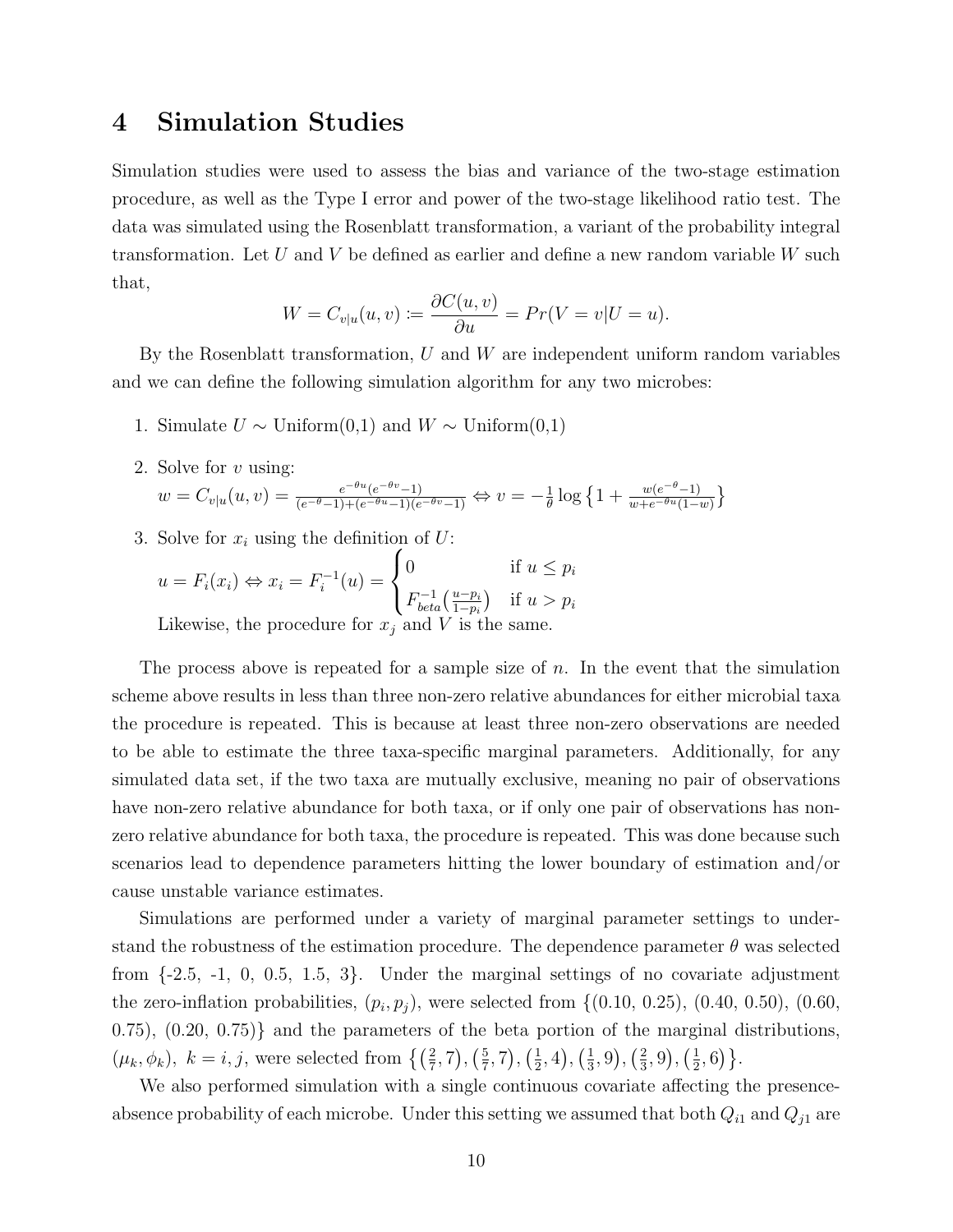drawn from a standard normal distribution. With corresponding vectors of true regression coefficients  $\{\boldsymbol{\rho}_i, \boldsymbol{\rho}_j\}$  assumed to be from one of the three following settings:  $\{(-0.5, 0.7)^\top,$  $(-0.3, 0.4)^{\top}$ ,  $\{(-0.1, 0.7)^{\top}, (0.1, 0.4)^{\top}\}$ , and  $\{(0.5, 0.7)^{\top}, (0.8, 0.4)^{\top}\}$ . In general these models correspond to low-low, low-high, and high-high zero-inflation probabilities, respectively. The mean abundances are specified as  $\mu_i = \frac{e^{-0.7}}{1+e^{-0.7}}$  and  $\mu_j = \frac{e^{-1}}{1+e^{-1}}$  and the dispersion parameters as  $\phi_i = \phi_j = e^{1.5}$ . For each of the parameters settings combinations the sample size was set to  $n = 50$ . Under the setting with no covariates and independence (i.e.  $\theta = 0$ ) additional simulations were run for a larger sample size of 250. All simulations were repeated  $m = 500$  times.

#### 4.1 Parameter estimation

The two-stage estimator is unbiased under all dependence, zero-inflation, and marginal parameter settings (Figure [1\)](#page-20-0). However, under high zero-inflation, we observe some larger outliers in the estimates. This is expected since too many zeros in the data can lead to an unstable estimate of the parameters.

In addition to estimating  $\theta$  we also calculate its variance. The number of the second derivatives necessary to calculate the covariance matrix,  $V$ , is large making it analytically difficult to do so. Therefore, we replace it with a consistent estimator, such as the jackknife estimator:

$$
n^{-1}\tilde{V} = \sum_{l=1}^n \big(\tilde{\boldsymbol{\eta}}^{(l)} - \tilde{\boldsymbol{\eta}}\big)^\top (\tilde{\boldsymbol{\eta}}^{(l)} - \tilde{\boldsymbol{\eta}}).
$$

The variance of  $\theta$  is the  $(7,7)^{th}$  entry of  $n^{-1}\tilde{V}$ , denoted as  $\hat{\sigma}_{\theta}^2$ , and  $\tilde{\eta}^{(l)}$  is a vector of two-stage maximum-likelihood estimates calculated with the  $l^{th}$  observation removed. In general, the variance increases as zero-inflation increases, regardless of dependence or marginal parameter values (Figure [2\)](#page-21-0). Specifically, without adjusting for covariates, under high zero-inflation of both microbes and moderate-to-strong positive dependence, there is an increase in large outlier estimates. These results show that the mean of the analytical variance is typically larger than the empirical (sample) variance of  $\hat{\theta}$  across all 500 simulations (Figure [3\)](#page-22-0). Though the latter almost always falls within the standard error of the former. The difference between the two increases with zero-inflation. This indicates that the jackknife estimator is conservative (upwardly biased) and may lead to a two-stage likelihood ratio test that is conservative as well. As to be expected, as the sample size increases the variance decreases across the board, though the same trends are seen (results not shown).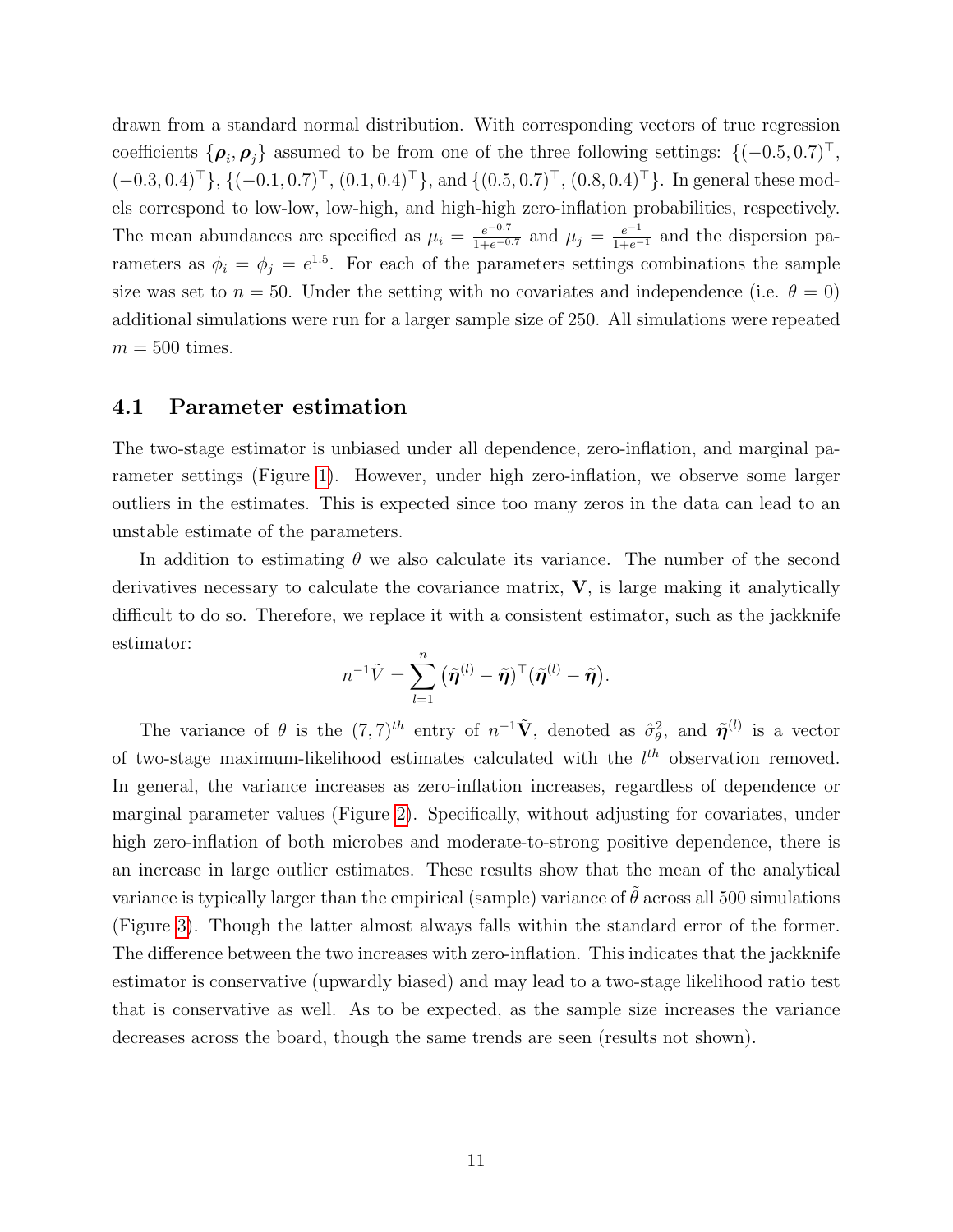### 4.2 Type I error and power

We are also interested in assessing the Type I error and power of the two-stage likelihood ratio test. Specifically, we would like to test the null hypothesis that microbes i and j are independent (*i.e.*  $H_0: \theta = 0$  for the Frank copula) versus the general two-sided alternative hypothesis that microbes i and j are not independent (i.e.  $H_1 : \theta \neq 0$ ). For the setting where one continuous covariate is influencing the zero-inflation probability, our proposed likelihood ratio test for independence uniformly outperforms sample correlation tests for independence using Pearson's, Spearman's and Kendall's tau rank correlation (Figure [4\)](#page-23-0). Under low to moderate zero-inflation, as the absolute value of true  $\theta$  moves away from zero, in either direction, the power of the test increases symmetrically. This does not hold under dual-high zero-inflation where the power to detect a true positive dependence structure increases much more rapidly than that of a true negative dependence structure. This trend does not hold in the setting without covariates (results not shown), under which the four tests perform comparably. This is likely due to the unique mapping between  $\theta$  and Spearman's and Kendall's tau rank-based correlations in such settings. Though, there is a slight improvement in our proposed method under dual-high zero inflation. Correspondingly, under this particular setting the sample-based correlation estimates are biased towards the zero, compared to their unbiased copula-based estimates.

# 5 Analysis of Microbial Network in Healthy Human Gut

#### 5.1 Pairwise microbial dependence estimation

We applied our method to data from the American Gut Project (AGP), a self-selected, open-platform cohort [\(McDonald et al., 2018\)](#page-17-1). The cohort consists of individuals mostly from the United States, with some from the United Kingdom and Australia, who opted into the study by providing informed consent and paying a fee to offset the cost of processing and sequencing. The data, both 16S rRNA gene sequencing and self-reported meta-data, are publicly available in The European Bioinformatics Institute repository under the accession ERP012803.

The data consisted of fecal microbiome samples from 3679 citizen-scientists and 971 unique genera. We filtered the sequencing data such that any reads that were unassigned at the genera level were removed. Any genera with a prevalence of less than 20% across all subjects were removed as well. This left a total of 68 genera for downstream analyses.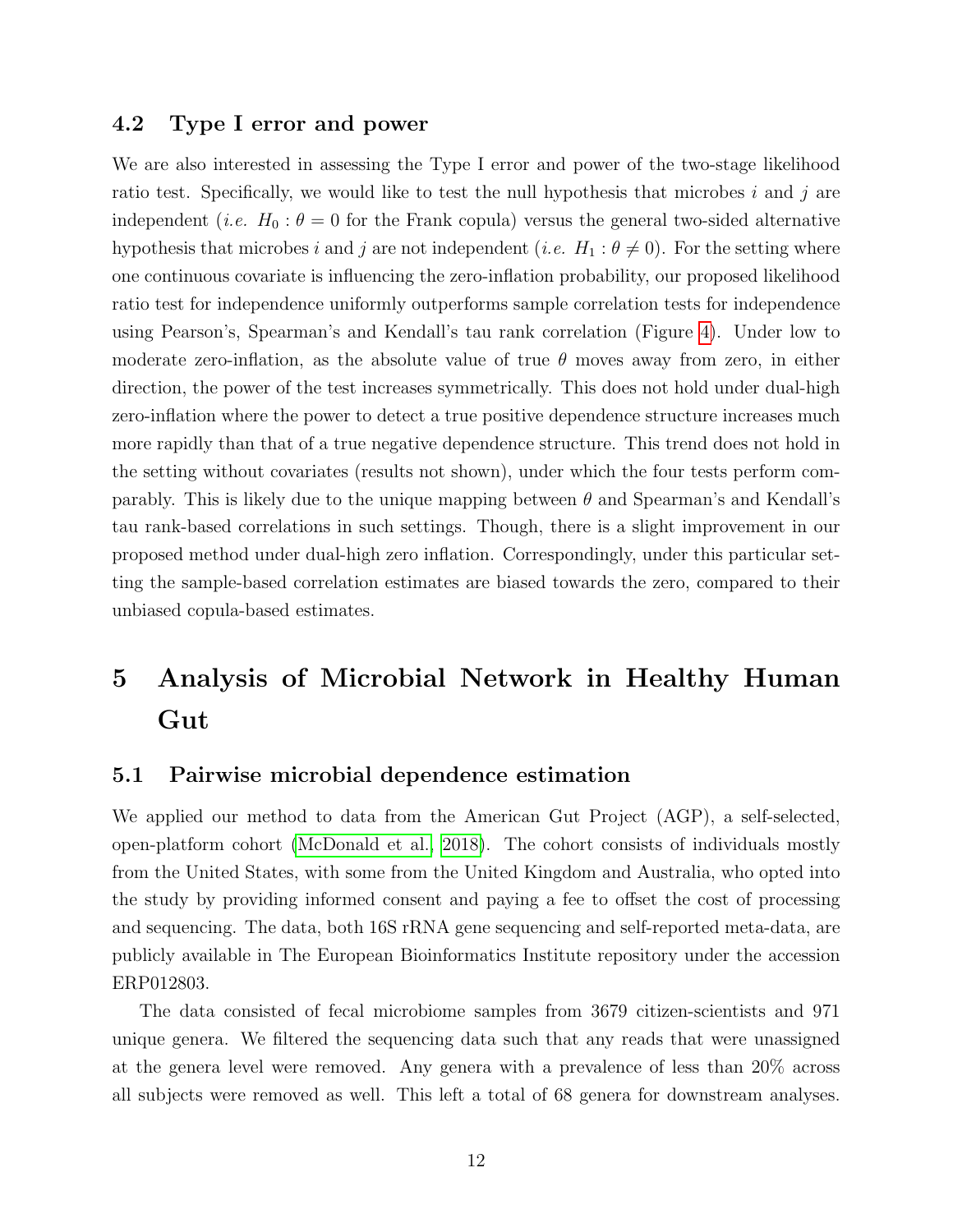Furthermore, any samples that had total number of reads of zero after the aforementioned filtering were removed. Since the data also included self-reported meta-data we choose to adjust for covariates known to influence the composition of the gut microbiome in the marginal zero-inflated beta regression models. In particular, we adjusted for age (44.6 years  $\pm$  17.4), bmi (23.9  $\pm$  5.26) and antibiotic use (69% not in the last year, 14% in the last year, 13% in the last six months, 2% in the last month, and 2% in the last week). Due to the low rate of missing data for each, < 5% for age and antibiotic use and about 10% for BMI, we performed a complete case analysis. We further restricted our sample of interest to "healthy" individuals, defined as those who reported not having inflammatory bowel disease or diabetes, as both are known to be associated with dysbiosis. This left 2754 samples remaining.

From these 68 genera we can form 2278 unique pairs. For each of these pairs, we perform two-stage maximum likelihood estimation of the parameters and a likelihood ratio test for independence. Due to the large number of pairwise tests, we adjust for multiple comparisons by controlling the false discovery rate at  $1\%$  level. In particular, since the test statistics are not independent from one another we use the Benjamini-Yekutieli procedure [\(Benjamini](#page-15-5) [and Yekutieli, 2001\)](#page-15-5). After FDR control we identify 1314 pairs of taxa with a significant dependence among healthy subjects.

### 5.2 Properties of microbial network in healthy human gut

We use the results from the likelihood ratio test for independence to construct an adjacency matrix and perform network analysis. More specifically, two microbes are said to have a connection if the result from their test for independence was significant (FDR-controlled p-value is  $\langle 0.01 \rangle$ , otherwise two microbes are said to be unconnected. A heatmap of the complete agglomerative hierarchical clustered adjacency matrix shows the relationship between the microbial pairs (Figure [5\)](#page-24-0). Moreover, the adjacency matrix can be represented in network form with each microbial genera as a node and each significant pair as an edge. Figure [5](#page-24-0) shows that the network consists mostly of pairs with positive dependence, especially within clusters, with some negative dependencies between a small set of taxa, mostly between clusters. Furthermore, the nodes of the network form three distinct clusters, identified by a cutting the hierarchical clustering dendrogram. The most common phylum in each cluster was Firmicutes, Proteobacteria, and Bacteroidetes , respectively. This implies that the clusters have a biological interpretation with taxa of the same phylum tending to be members of the same cluster.

To summarize the resulting network, we calculate the average of some network summary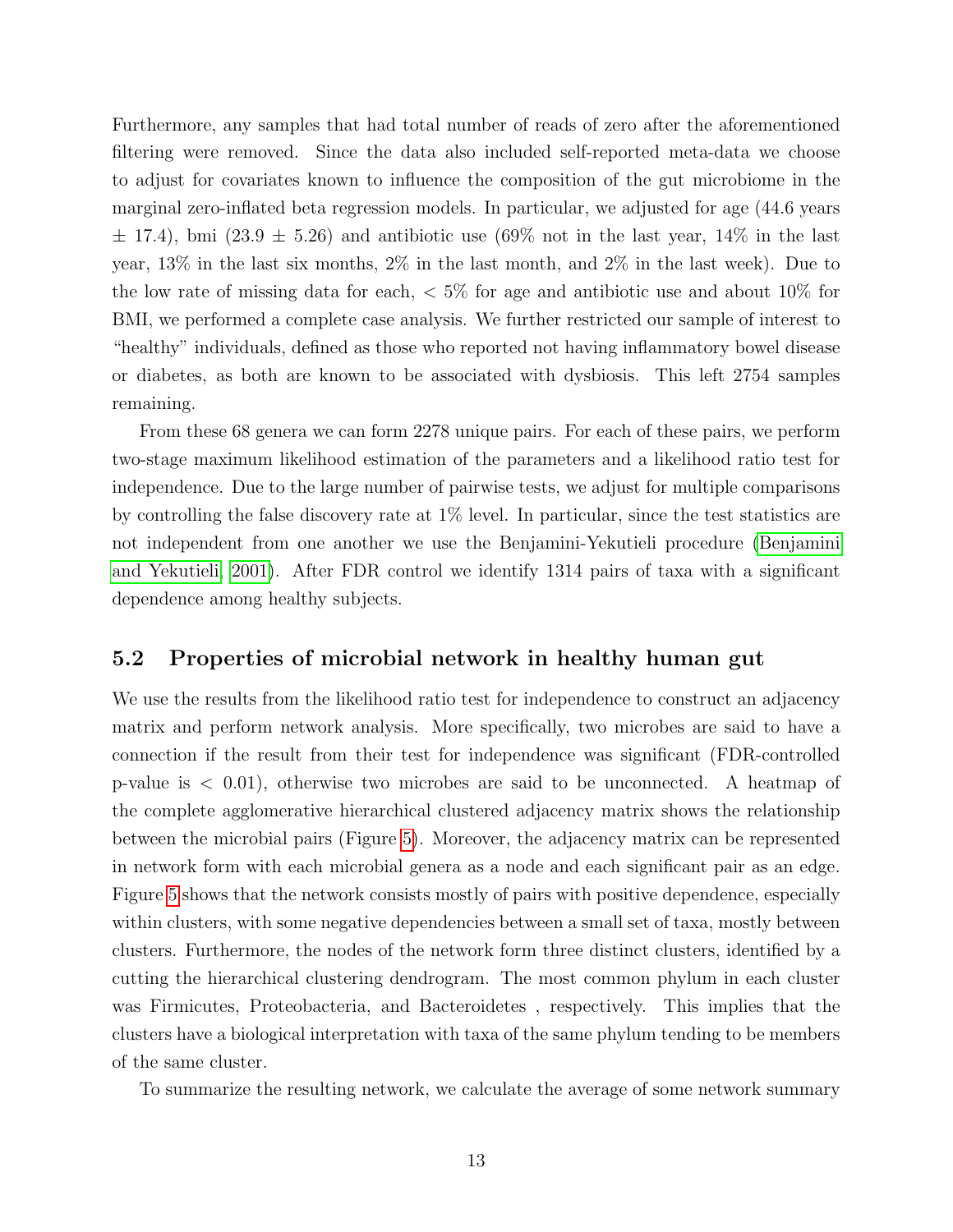statistics measures, including average degree of  $0.577$  (sd= $0.146$ ), average closeness of  $0.710$  $(sd=0.072)$ , average betweenness of 0.006  $(sd=0.004)$ . The high average degree of the nodes implies the network is dense with many connections. This is further implied by the network's edge density of 0.58. Meanwhile the high eigenvalue centrality of  $0.704$  (sd=0.198) implies that well connected nodes are likely to be connected with each other. The network also has a diameter of 2 and a mean distance of 1.42.

We simulated 1000 random graphs from the Erdős–Rényi model with the same number of links as the AGP network and compared global network measures from these graphs to that of the AGP network. Both the average cluster coefficient (0.695) and modularity (0.137) of the AGP network were significantly different from those of the random graphs  $(p < 0.001)$ . Thus implying that the network structure and clusters are not formed due to random noise in the data. Additionally, we compared the cumulative degree distribution of the AGP network to that of the 1000 random graphs ( $p = 0.077$ ). We observe that distribution of the random graphs are begins around 35 degrees and increases steeply until it levels off at 50 degree. In contrast, the distribution of the AGP network begins early around 20 degrees and rises slowly until a maximum of approximately 60 degrees.

### 5.3 Stability analysis

To assess the robustness of the identified microbial pairs to slight changes in the observed data we took 50 bootstrap samples of the relative abundance data, then repeated the estimation and testing analyses. If the identified bivariate pairs are truly associated with one another we should see high stability, or overlap, in the identified pairs between the original data and bootstrap samples. The average number of significant dependent pairs of taxa, after FDR control using the BY procedure at the 0.01 significance level, across all bootstrap samples rounded to the nearest integer is 1335. The minimum number of identified pairs is 1274 and the maximum is 1393. The average overlap and dice coefficients between the pairs identified in the original data and those of each bootstrap sample is  $0.940$  (sd=0.010) and  $0.930$  (sd=0.006), respectively. Thus indicating that the identified significant pairs are robust to small changes in the observed data. Furthermore, of the 1314 microbial pairs identified from original data, 875 of these pairs were also identified in all 50 bootstrap samples and 1071 pairs were identified in over 90% of them. Only 14 were identified in less than half of the bootstrap samples.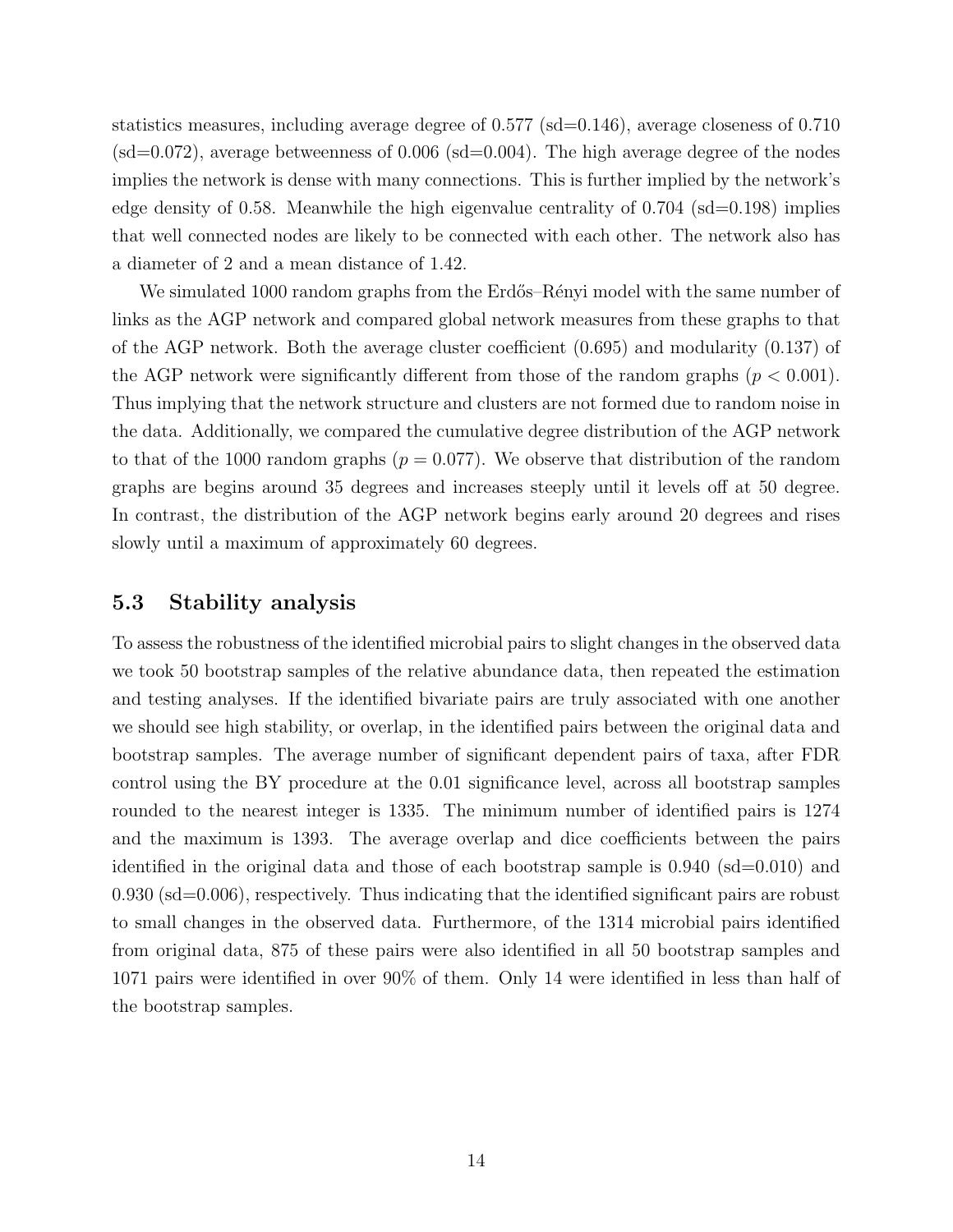# 6 Discussion

In this paper we described a bivariate copula-based density for microbial relative abundance data using zero-inflated beta margins. As such, this allowed for a two-stage maximum likelihood estimation and corresponding two-stage likelihood ratio test for the copula dependence parameter. Performing estimation and inference on the relative abundance scale avoids strict sparsity assumptions necessary when using the unobserved absolute abundances [\(Friedman](#page-16-7) [and Alm, 2012;](#page-16-7) [Kurtz et al., 2015\)](#page-16-8). While using model based method allows for covariate adjustment via the margins and uncertainty quantification of the dependence parameter.

The low bias and high efficiency of the proposed two-stage estimator of the dependence parameter under unknown margins is a valid, and less computationally intensive, alternative to full maximum likelihood estimation. We extend current work on copula models with mixed margins [\(Gunawan et al., 2020\)](#page-16-11), as well as work on copula two-stage estimation [\(Shih](#page-17-13) [and Louis, 1995;](#page-17-13) [Joe, 2005\)](#page-16-13) with our proposed two-stage likelihood ratio test. Simulation studies show under the independence hypothesis the test controls Type I error and is more powerful than tests based on sample correlation measures.

While this paper focuses on the Frank copula, the methods are quite general and hold for any Archimedean copula. Extensions of this work include goodness-of-fit test to compare copula choice. For example, both the t- and Clayton copula can model positive and negative dependence, but they assume tail dependence which Frank does not. Additional extensions include modifications to handle longitudinal data in order to understand the changes of microbial dynamics.

## References

- <span id="page-15-2"></span>Ai, D., Li, X., Liu, G., Liang, X., and Xia, L. C. (2019). Constructing the Microbial Association Network from large-scale time series data using Granger causality. Genes, 10(3):216.
- <span id="page-15-3"></span>Aitchison, J. (1982). The Statistical Analysis of Compositional Data. Journal of the Royal Statistical Society: Series B (Methodological), 44(2):139–160.
- <span id="page-15-5"></span>Benjamini, Y. and Yekutieli, D. (2001). The control of the false discovery rate in multiple testing under dependency. Annals of Statistics, 29(4):1165–1188.
- <span id="page-15-4"></span>Brent, R. P. (2013). Algorithms for Minimization Without Derivatives. Courier Corporation.
- <span id="page-15-0"></span>Burge, M. N. (1988). Fungi in biological control systems. Manchester University Press.
- <span id="page-15-1"></span>Cai, T. T., Li, H., Ma, J., and Xia, Y. (2019). Differential Markov random field analysis with an application to detecting differential microbial community networks. *Biometrika*, 106(2):401–416.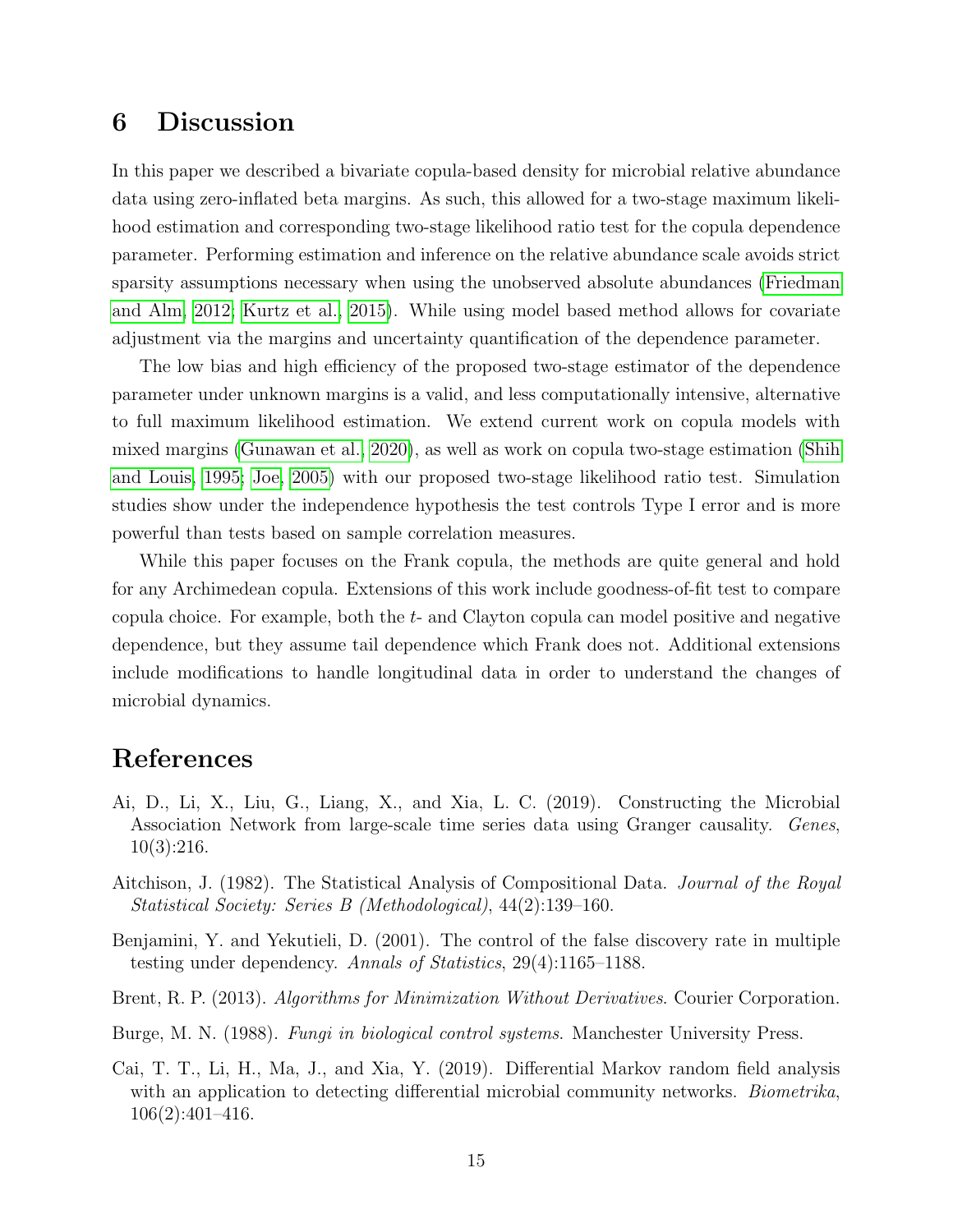- <span id="page-16-6"></span>Carr, A., Diener, C., Baliga, N. S., and Gibbons, S. M. (2019). Use and abuse of correlation analyses in microbial ecology. The ISME Journal, 13(11):2647–2655.
- <span id="page-16-9"></span>Chen, E. Z. and Li, H. (2016). A two-part mixed-effects model for analyzing longitudinal microbiome compositional data. *Bioinformatics*,  $32(17):2611-2617$ .
- <span id="page-16-4"></span>Faust, K., Sathirapongsasuti, J. F., Izard, J., Segata, N., Gevers, D., Raes, J., and Huttenhower, C. (2012). Microbial Co-occurrence Relationships in the Human Microbiome. PLOS Computational Biology, 8(7):e1002606.
- <span id="page-16-2"></span>Fierer, N. and Jackson, R. B. (2006). The diversity and biogeography of soil bacterial communities. Proceedings of the National Academy of Sciences, 103(3):626–631.
- <span id="page-16-5"></span>Fisher, C. K. and Mehta, P. (2014). Identifying keystone species in the human gut microbiome from metagenomic timeseries using sparse linear regression. PloS one, 9(7):e102451.
- <span id="page-16-7"></span>Friedman, J. and Alm, E. J. (2012). Inferring Correlation Networks from Genomic Survey Data. *PLOS Computational Biology*, 8(9):e1002687.
- <span id="page-16-14"></span>Genest, C., Ghoudi, K., and Rivest, L.-P. (1995). A semiparametric estimation procedure of dependence parameters in multivariate families of distributions. Biometrika, 82(3):543– 552.
- <span id="page-16-3"></span>Gerber, G. K. (2014). The dynamic microbiome. FEBS Letters, 588(22):4131–4139.
- <span id="page-16-0"></span>Gilbert, J. A., Jansson, J. K., and Knight, R. (2014). The Earth Microbiome project: successes and aspirations. *BMC Biology*,  $12(1):69$ .
- <span id="page-16-1"></span>Greenblum, S., Turnbaugh, P. J., and Borenstein, E. (2012). Metagenomic systems biology of the human gut microbiome reveals topological shifts associated with obesity and inflammatory bowel disease. *Proceedings of the National Academy of Sciences*, 109(2):594–599.
- <span id="page-16-11"></span>Gunawan, D., Khaled, M. A., and Kohn, R. (2020). Mixed Marginal Copula Modeling. Journal of Business & Economic Statistics, 38(1):137–147.
- <span id="page-16-10"></span>Ho, N. T., Li, F., Wang, S., and Kuhn, L. (2019). metamicrobiomeR: an R package for analysis of microbiome relative abundance data using zero-inflated beta GAMLSS and meta-analysis across studies using random effects models. BMC Bioinformatics, 20(1):188.
- <span id="page-16-13"></span>Joe, H. (2005). Asymptotic efficiency of the two-stage estimation method for copula-based models. Journal of Multivariate Analysis, 94(2):401–419.
- <span id="page-16-12"></span>Joe, H. and Xu, J. J. (1996). The Estimation Method of Inference Functions for Margins for Multivariate Models.
- <span id="page-16-8"></span>Kurtz, Z. D., Müller, C. L., Miraldi, E. R., Littman, D. R., Blaser, M. J., and Bonneau, R. A. (2015). Sparse and Compositionally Robust Inference of Microbial Ecological Networks. PLOS Computational Biology, 11(5):e1004226.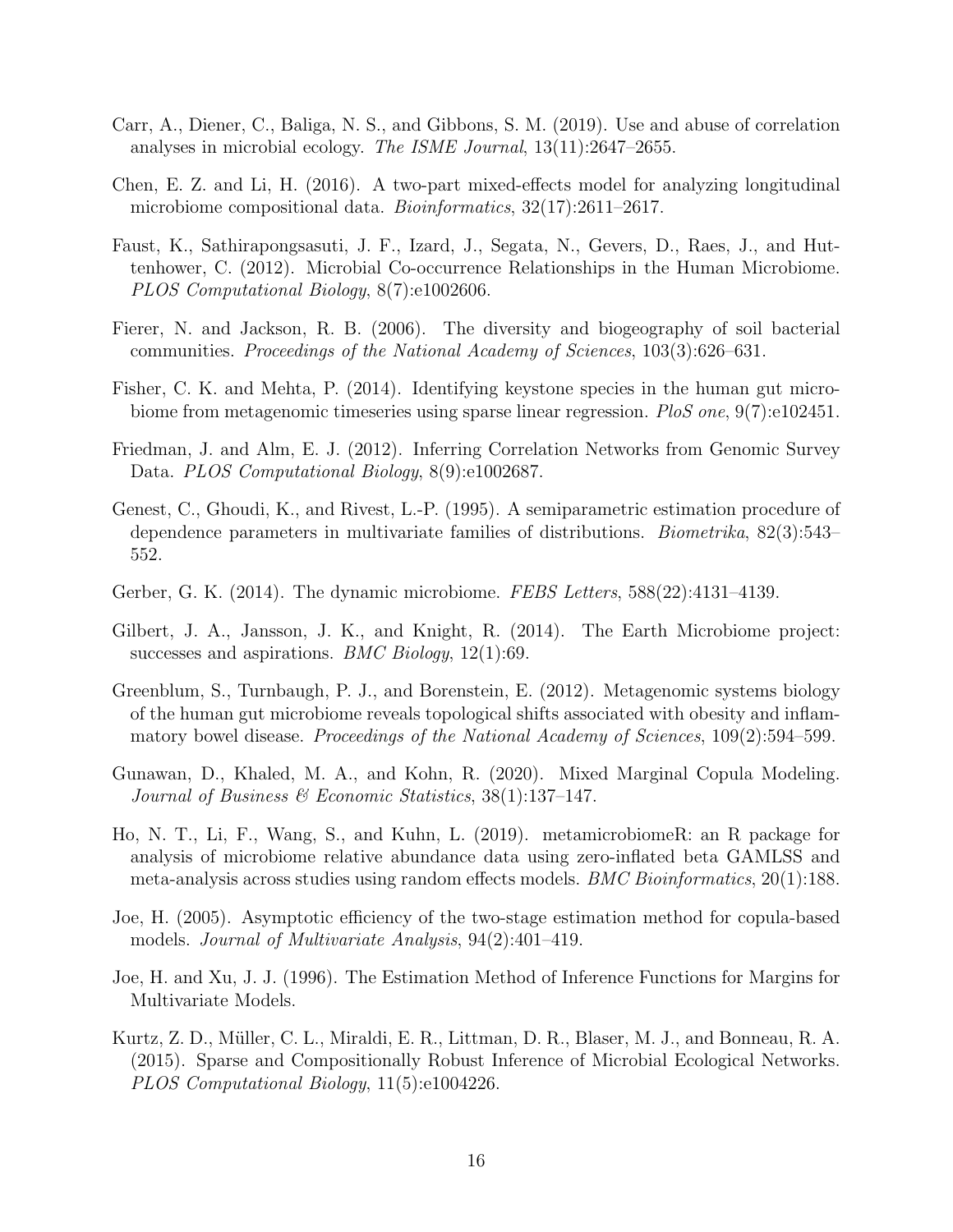- <span id="page-17-0"></span>Lederberg, J. and Mccray, A. T. (2001). 'Ome Sweet 'Omics–A Genealogical Treasury of Words. The Scientist, 15(7):8–8.
- <span id="page-17-8"></span>Li, H. (2015). Microbiome, metagenomics, and high-dimensional compositional data analysis. Annual Review of Statistics and Its Application, 2:73–94.
- <span id="page-17-14"></span>Liang, K.-Y. and Self, S. G. (1996). On the Asymptotic Behaviour of the Pseudolikelihood Ratio Test Statistic. Journal of the Royal Statistical Society: Series B (Methodological), 58(4):785–796.
- <span id="page-17-7"></span>Lozupone, C. A. and Knight, R. (2007). Global patterns in bacterial diversity. *Proceedings* of the National Academy of Sciences, 104(27):11436–11440.
- <span id="page-17-1"></span>McDonald, D., Hyde, E., Debelius, J. W., Morton, J. T., Gonzalez, A., Ackermann, G., Aksenov, A. A., Behsaz, B., Brennan, C., Chen, Y., et al. (2018). American gut: an open platform for citizen science microbiome research. Msystems, 3(3):e00031–18.
- <span id="page-17-2"></span>McMurdie, P. J. and Holmes, S. (2014). Waste Not, Want Not: Why Rarefying Microbiome Data Is Inadmissible. *PLOS Computational Biology*, 10(4):e1003531.
- <span id="page-17-12"></span>Ospina, R. and Ferrari, S. L. P. (2012). A general class of zero-or-one inflated beta regression models. Computational Statistics  $\mathcal B$  Data Analysis, 56(6):1609–1623.
- <span id="page-17-3"></span>Paulson, J. N., Stine, O. C., Bravo, H. C., and Pop, M. (2013). Differential abundance analysis for microbial marker-gene surveys. Nature Methods, 10(12):1200–1202.
- <span id="page-17-9"></span>Pearson, K. (1897). Mathematical contributions to the theory of evolution.—On a form of spurious correlation which may arise when indices are used in the measurement of organs. Proceedings of the Royal Society of London, 60(359-367):489–498.
- <span id="page-17-4"></span>Peng, X., Li, G., and Liu, Z. (2015). Zero-Inflated Beta Regression for Differential Abundance Analysis with Metagenomics Data. Journal of Computational Biology, 23(2):102–110.
- <span id="page-17-10"></span>Reshef, D. N., Reshef, Y. A., Finucane, H. K., Grossman, S. R., McVean, G., Turnbaugh, P. J., Lander, E. S., Mitzenmacher, M., and Sabeti, P. C. (2011). Detecting Novel Associations in Large Data Sets. Science, 334(6062):1518–1524.
- <span id="page-17-5"></span>Scealy, J. L. and Welsh, A. H. (2011). Regression for compositional data by using distributions defined on the hypersphere. Journal of the Royal Statistical Society: Series B (Statistical Methodology), 73(3):351–375.
- <span id="page-17-6"></span>Scher, J. U. and Abramson, S. B. (2011). The microbiome and rheumatoid arthritis. Nature Reviews Rheumatology, 7(10):569–578.
- <span id="page-17-13"></span>Shih, J. H. and Louis, T. A. (1995). Inferences on the Association Parameter in Copula Models for Bivariate Survival Data. Biometrics, 51(4):1384–1399.
- <span id="page-17-11"></span>Sklar, M. (1959). Fonctions de repartition an dimensions et leurs marges. Publ. inst. statist. univ. Paris, 8:229–231.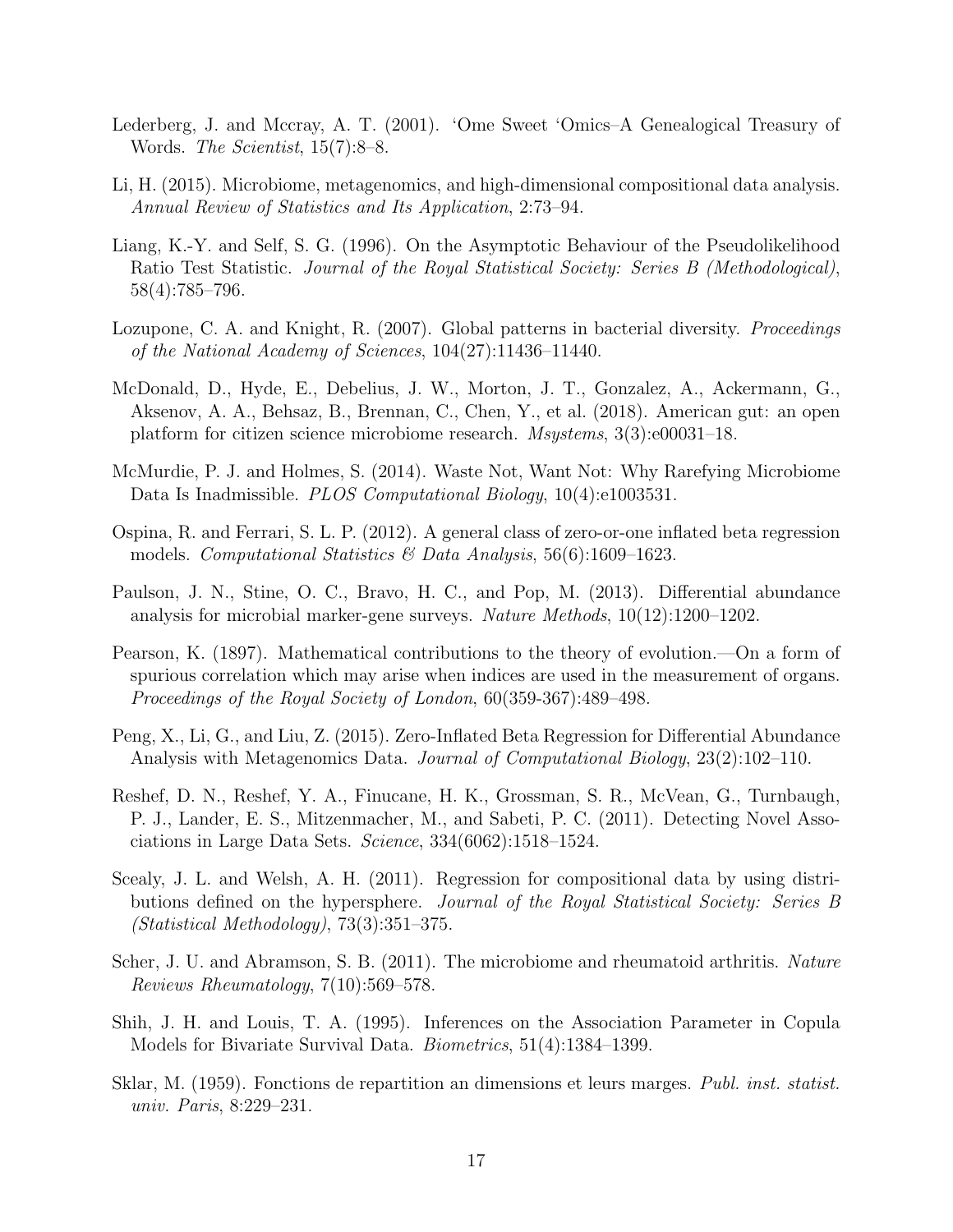- <span id="page-18-2"></span>Taneja, V. (2014). Arthritis susceptibility and the gut microbiome. FEBS Letters, 588(22):4244–4249.
- <span id="page-18-3"></span>Thompson, L. R., Sanders, J. G., McDonald, D., Amir, A., Ladau, J., Locey, K. J., Prill, R. J., Tripathi, A., Gibbons, S. M., Ackermann, G., et al. (2017). A communal catalogue reveals earth's multiscale microbial diversity. Nature, 551(7681):457–463.
- <span id="page-18-0"></span>Turnbaugh, P. J., Ley, R. E., Hamady, M., Fraser-Liggett, C. M., Knight, R., and Gordon, J. I. (2007). The Human Microbiome Project. Nature, 449(7164):804–810.
- <span id="page-18-1"></span>White, J. R., Nagarajan, N., and Pop, M. (2009). Statistical methods for detecting differentially abundant features in clinical metagenomic samples. PLoS Comput Biol, 5(4):e1000352.
- <span id="page-18-4"></span>Xia, L. C., Steele, J. A., Cram, J. A., Cardon, Z. G., Simmons, S. L., Vallino, J. J., Fuhrman, J. A., and Sun, F. (2011). Extended local similarity analysis (eLSA) of microbial community and other time series data with replicates. BMC Systems Biology, 5(2):S15.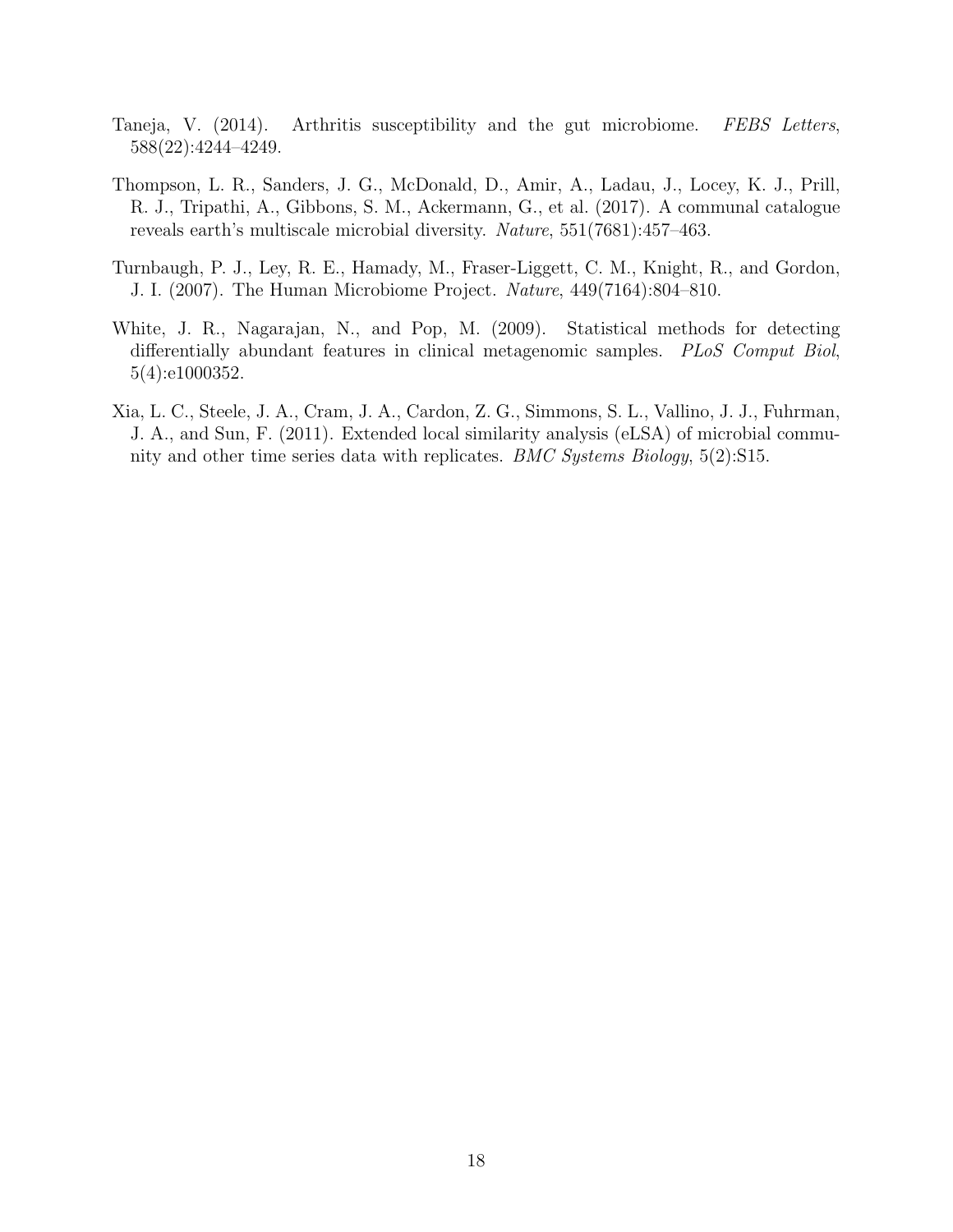# Appendix

### Proof of theorem 1

*Proof.* For simplicity, we write  $\ell(\theta) = \ell(\theta, \tilde{\gamma}_i, \tilde{\gamma}_j)$ . By Taylor expansion, we have

$$
\ell(\theta_0) = \ell(\tilde{\theta}) + (\theta_0 - \tilde{\theta})\ell'(\tilde{\theta}) + \frac{1}{2}(\theta_0 - \tilde{\theta})^2\ell''(\tilde{\theta}) + \dots
$$

Since  $\ell'(\tilde{\theta}) = 0$ , we have

$$
\Lambda = -2[\ell(\theta_0) - \ell(\tilde{\theta})] \asymp -(\theta_0 - \tilde{\theta})^2 \ell''(\tilde{\theta}) = -\frac{n(\tilde{\theta} - \theta_0)^2 \ell''(\tilde{\theta})v}{v}.
$$

where  $v = V_{7,7}$  is the  $(7,7)^{th}$  entry of the covariance matrix of  $\tilde{\eta}$ , which can be calculated as:

$$
v = \mathcal{I}_{\theta\theta}^{-1} + \mathcal{I}_{\theta\theta}^{-2} (\mathcal{I}_{\theta 1} \mathcal{J}_{11}^{-1} \mathcal{I}_{1\theta} + \mathcal{I}_{\theta 2} \mathcal{J}_{22}^{-1} \mathcal{I}_{2\theta} + \mathcal{I}_{\theta 1} \mathcal{J}_{11}^{-1} \mathcal{J}_{12} \mathcal{J}_{22}^{-1} \mathcal{I}_{2\theta} + \mathcal{I}_{\theta 2} \mathcal{J}_{22}^{-1} \mathcal{J}_{21} \mathcal{J}_{11}^{-1} \mathcal{I}_{1\theta}). \tag{6.1}
$$

Note that  $\frac{n(\tilde{\theta}-\theta_0)^2}{n}$ v  $\stackrel{D}{\rightarrow} \chi_1^2$ . Thus, it suffices to deal with the ratio  $\frac{-\ell''(\tilde{\theta})v}{n}$  $\frac{\partial (u)v}{\partial n}$ . Now since

$$
-n^{-1}\ell'' = -n^{-1}\frac{\partial^2 \ell}{\partial \theta^2} = -\frac{1}{n}\sum_{l=1}^n \frac{\partial^2 \log f(\mathbf{X}_l; \tilde{\boldsymbol{\gamma}}_i, \tilde{\boldsymbol{\gamma}}_j, \theta)}{\partial \theta^2},
$$

by the Mean Value Theorem and the Law of Large Numbers,

$$
-\ell''(\tilde{\theta})/n \xrightarrow{P} -\ell''(\theta)/n \xrightarrow{P} -\mathbb{E}[\ell''(\theta)] = \mathcal{I}_{\theta\theta},
$$

which can be approximated by  $\tilde{\mathcal{I}}_{\theta\theta}$  using numerical methods and v can be estimated by a consistent estimator,  $\tilde{v}$ , such as the jackknife estimate.

We now define the following two-stage LRT statistic:

$$
\Lambda' = (\tilde{v}\tilde{\mathcal{I}}_{\theta\theta})^{-1}\Lambda = \tilde{\omega}\Lambda \tag{6.2}
$$

The above discussion implies

$$
\Lambda' \to_D \chi_1^2, \quad \text{as } n \to \infty. \tag{6.3}
$$

 $\Box$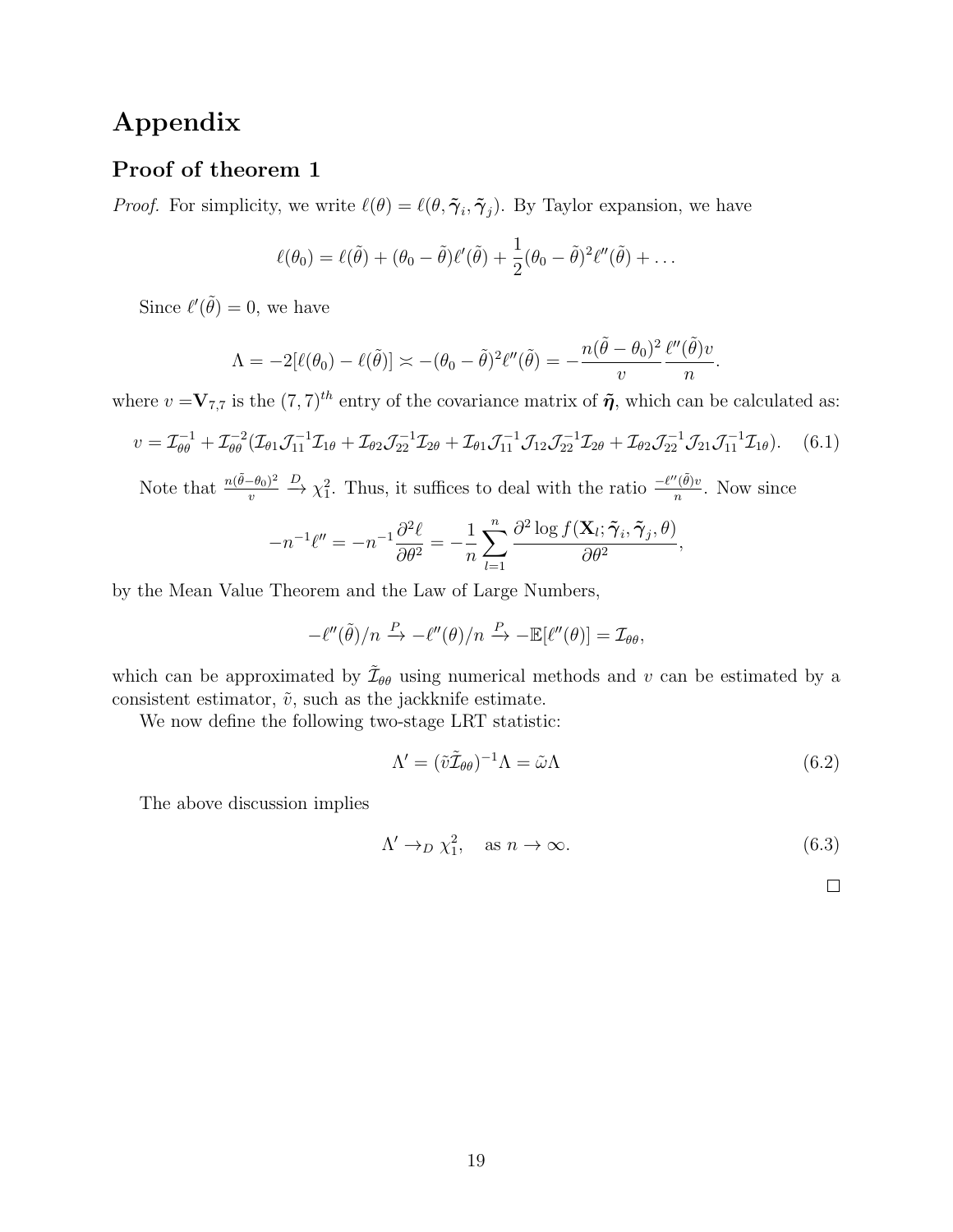

<span id="page-20-0"></span>Figure 1: Boxplot of estimated  $\tilde{\theta}$  values across 500 simulations. The black dashed line represents the true  $\theta$  value. Data was simulated under varying strength of dependence, mean, dispersion and zero-inflation parameter settings, without (top panel) and with (bottom panel) covariate adjustment.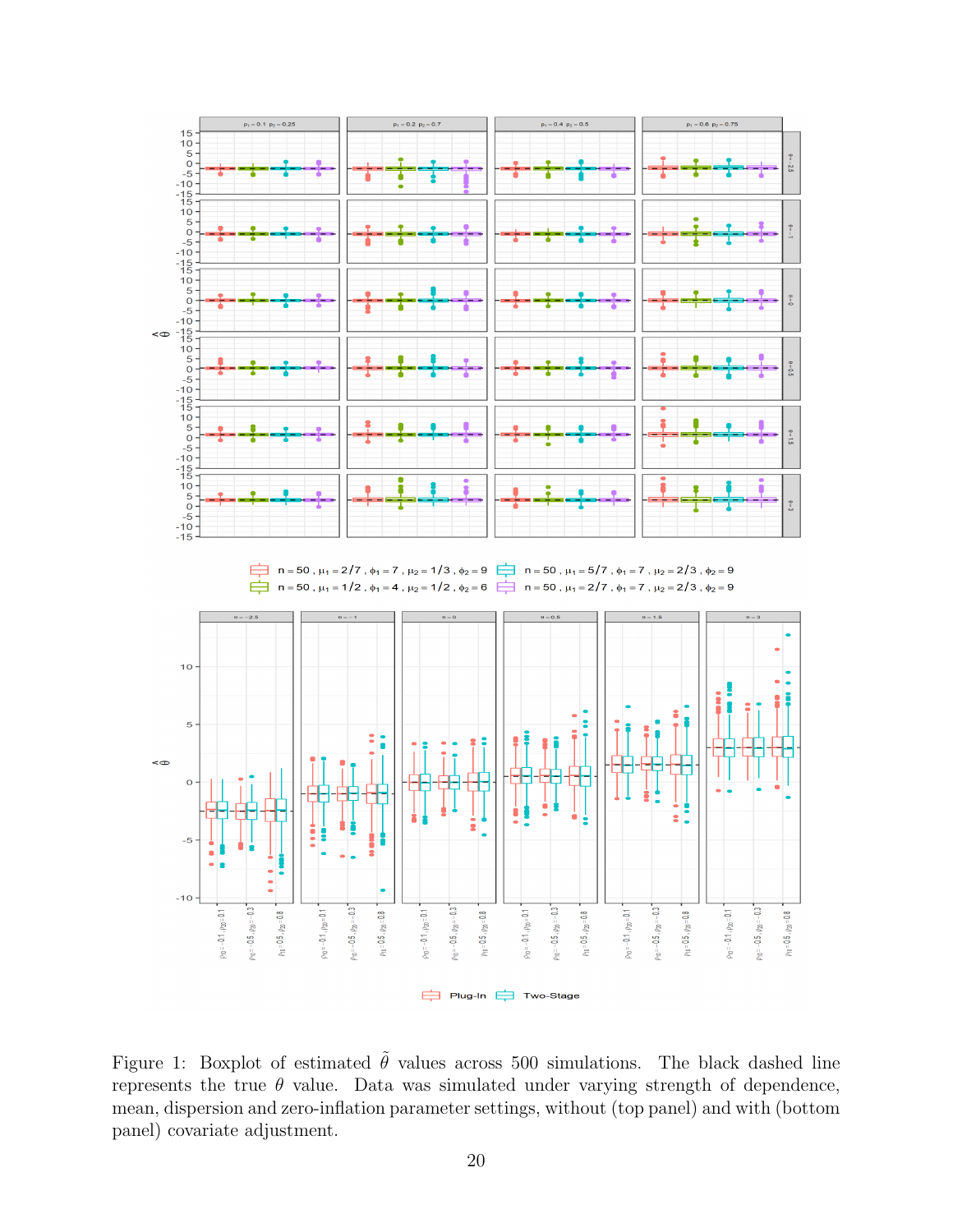

<span id="page-21-0"></span>Figure 2: Boxplot of estimated jackknife variance of  $\tilde{\theta}$ , denoted as  $\hat{\sigma}_{\theta}^2$ , across 500 simulations. Data was simulated under varying strength of dependence, mean, dispersion and zero-inflation parameter settings, without (top panel) and with (bottom panel) covariate adjustment. Outliers with variance values greater than 50 were removed from plots.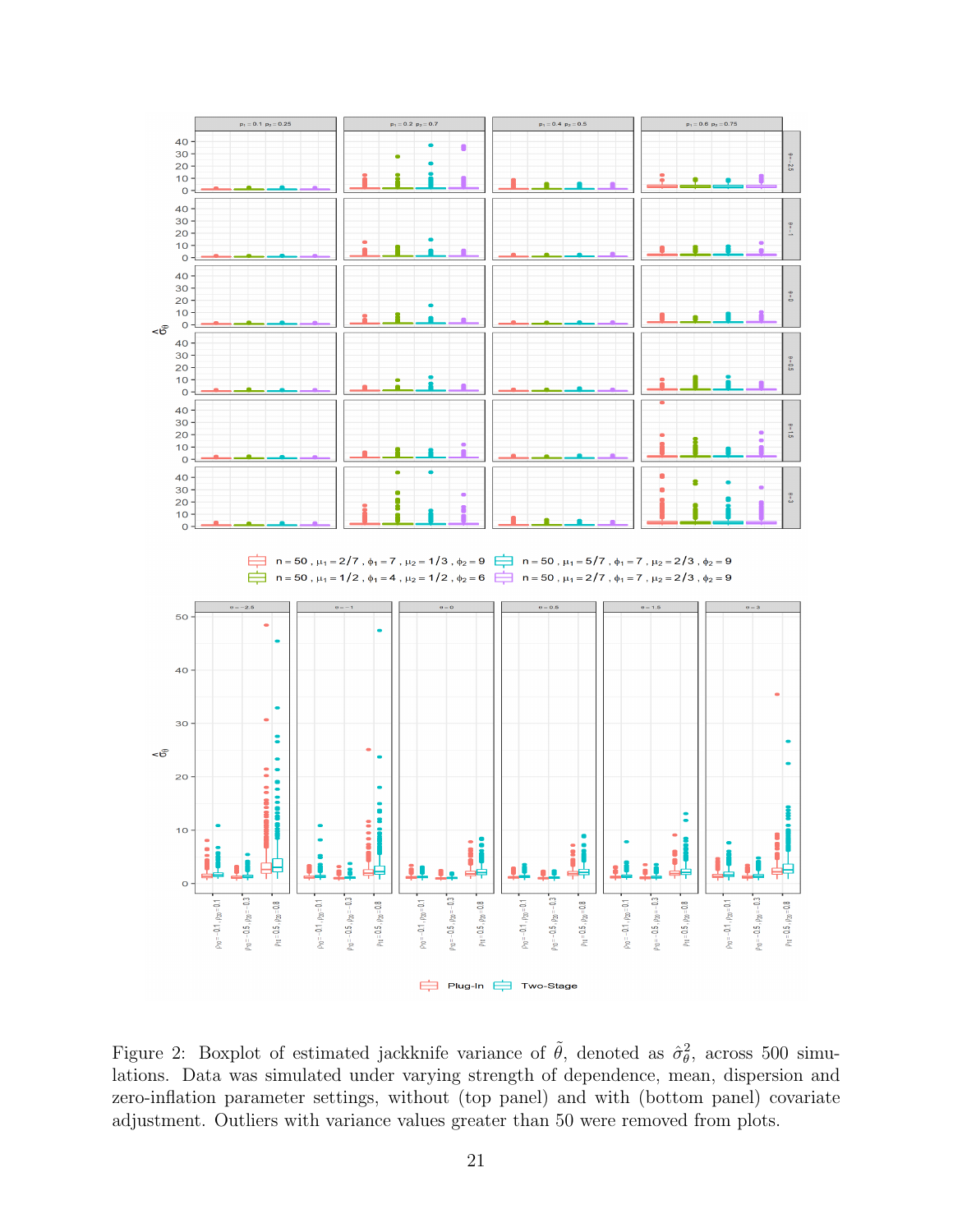

<span id="page-22-0"></span>Figure 3: Mean and standard error (bars) of the estimated jackknife variance of  $\tilde{\theta}$  from data simulated under varying strength of dependence, mean, dispersion and zero-inflation parameter settings, without covariate adjustment. Black triangles correspond the empirical (sample) variance.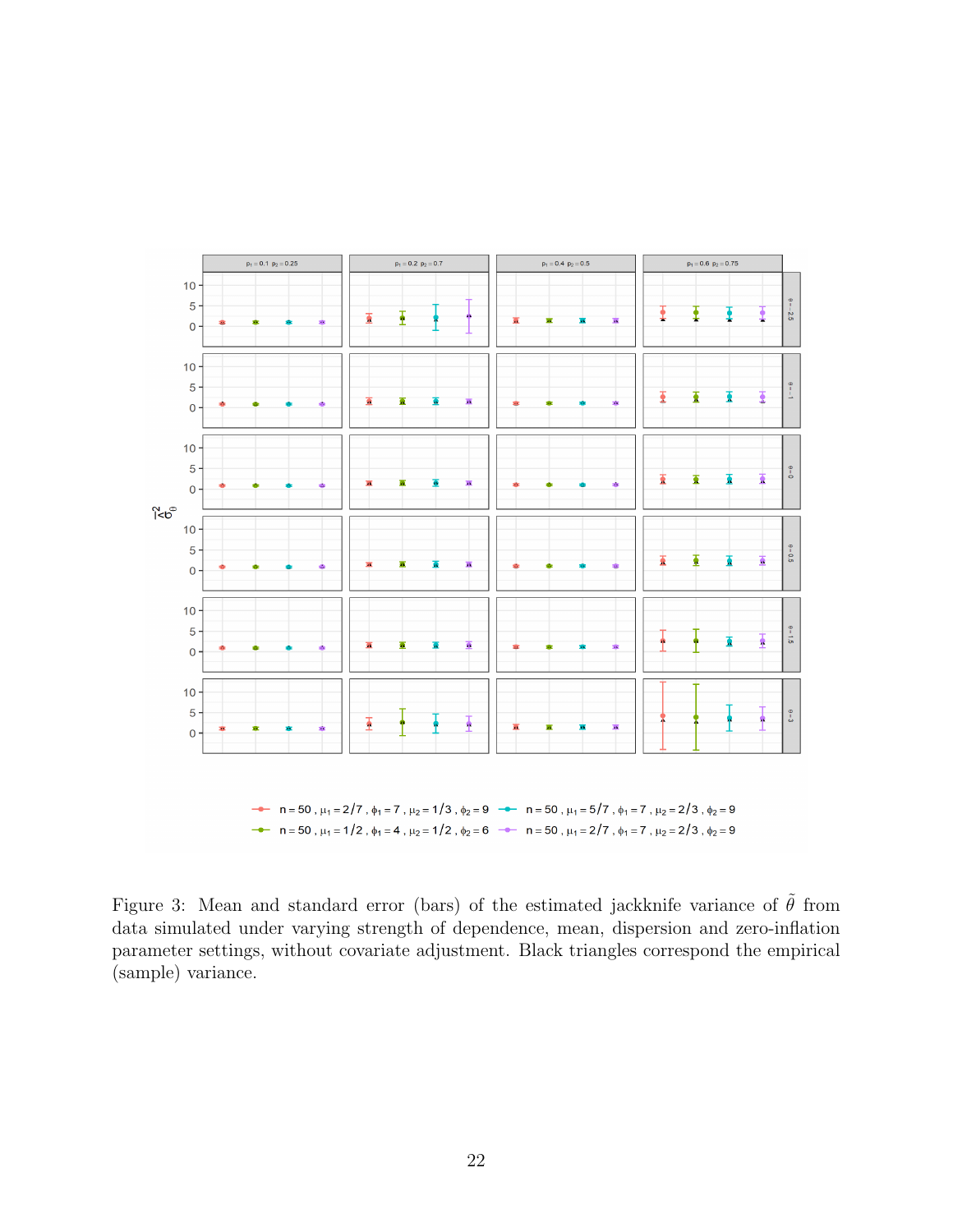

<span id="page-23-0"></span>Figure 4: Power curves of the likelihood ratio test for independence using the Frank copula model with zero-inflated beta margins and a two-stage maximum likelihood estimation procedure. Black dashed lines represent 80% power and 5% Type I error. Power was calculated under  $n = 50$ , varying strength of dependence, and zero-inflation probabilities affected by one continuous covariate.